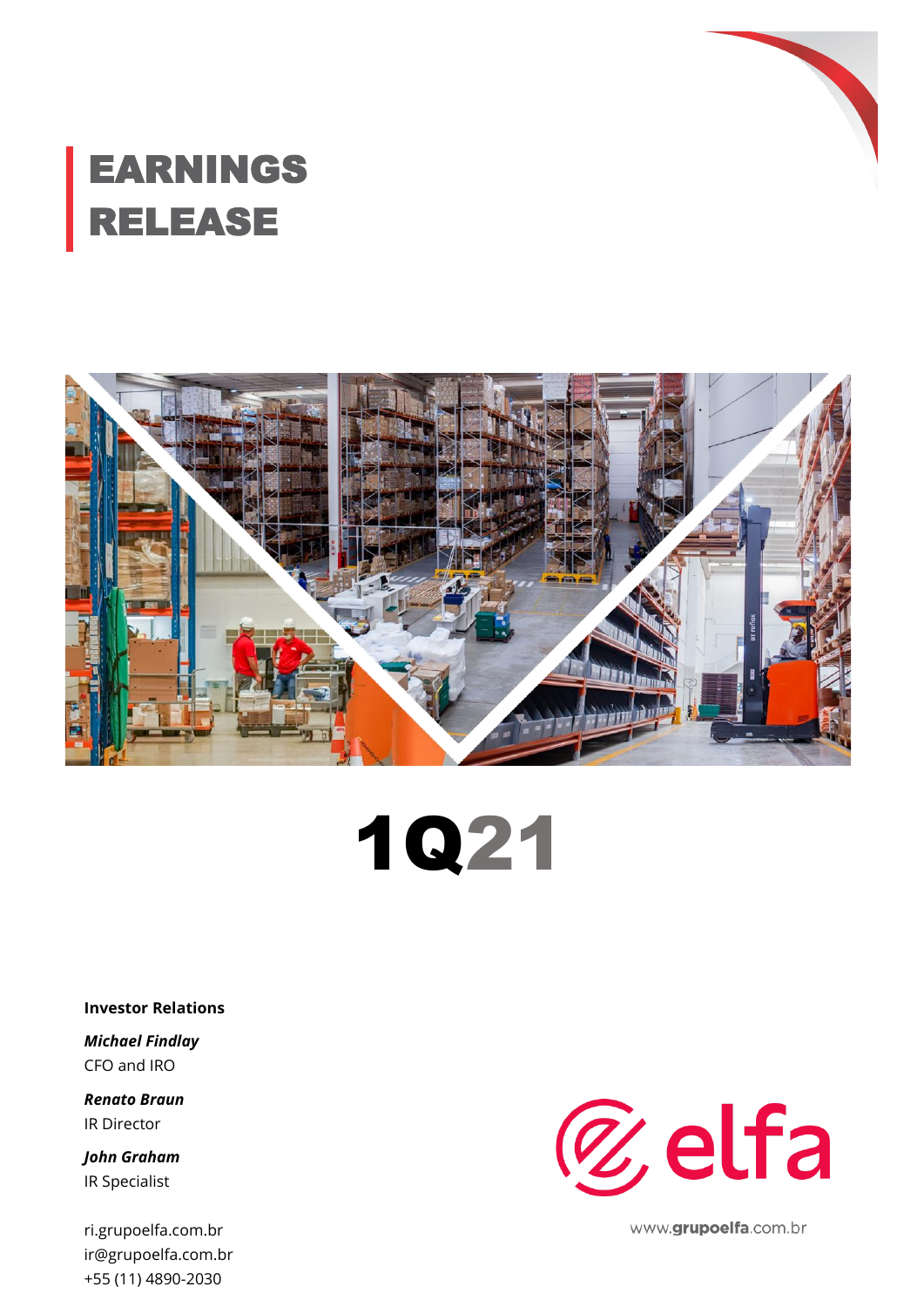



# **Elfa announces its results for 1Q21**

São Paulo, May 17th, 2021 - Elfa Medicamentos S.A. announces its consolidated results for first quarter of 2021. The operational and financial information, unless otherwise indicated, is presented in Brazilian Reais, in accordance with the International Financial Reporting Standards (IFRS) issued by the International Accounting Standards Board (IASB) and the accounting practices adopted in Brazil issued by the Accounting Pronouncements Committee (CPC) and approved by the Securities and Exchange Commission (CVM). The information contained herein must be analyzed together with the financial reports for the three-month period ended March 31, 2021 (1Q21) filed with the CVM and available on the Company's Investor Relations website [\(https://ir.grupoelfa.com.br\)](https://ir.grupoelfa.com.br/).

#### *Highlights*

- **Net Revenues (NOR) of R\$ 1.331,5 million in 1Q21, 194,4%** above the same period last year and **organic growth of 35,2%**
- **Gross Profit of R\$ 191,8 million in 1Q21, 320,6%** above the same quarter of the previous year
- **Adjusted EBITDA of R\$ 100,7 million in 1Q21, 984,4%** above 1Q20
- **Adjusted Net Income of R\$ 51,3 million in the 1Q21**, **812,1%** above the same period of the previous year
- We moved forward in our M&A agenda with the **closing of the acquisition of the Anbioton Group** on May 7, 2021

| (R\$ million)                    | 1Q20     |              | 1021              |          | Growth                   |                      |
|----------------------------------|----------|--------------|-------------------|----------|--------------------------|----------------------|
|                                  | Reported | <b>Scope</b> | <b>Organic</b>    | Reported | Organic                  | Reported             |
|                                  | (a)      | (b)          | (c)=<br>$(d-b-a)$ | (d)      | (e)=<br>$(c) \div (a+b)$ | $(f)$ =<br>$(d+a)-1$ |
| Net Revenues (NOR)               | 452,3    | 532,5        | 346,7             | 1.331,5  | 35,2%                    | 194,4%               |
| <b>Gross Profit</b>              | 45,6     | 101,0        | 45,2              | 191,8    | 30.8%                    | 320,6%               |
| Gross Margin (% NOR)             | 10,1%    | $+4,8 p.p.$  | $-0.5 p.p.$       | 14,4%    |                          | 4,3 p.p.             |
| <b>Adjusted EBITDA</b>           | 9,3      | 37,0         | 54,4              | 100,7    | 117,7%                   | 984,4%               |
| % Adjusted EBITDA Margin (% NOR) | 2,1%     | 6,9%         | 15,7%             | 7,6%     |                          | 5,5 p.p.             |
| Adjusted Net Income              | 5,6      |              |                   | 51,3     |                          | 812,1%               |
| Adjusted Net Margin (% NOR)      | 1,2%     |              |                   | 3,9%     |                          | 2,6 p.p.             |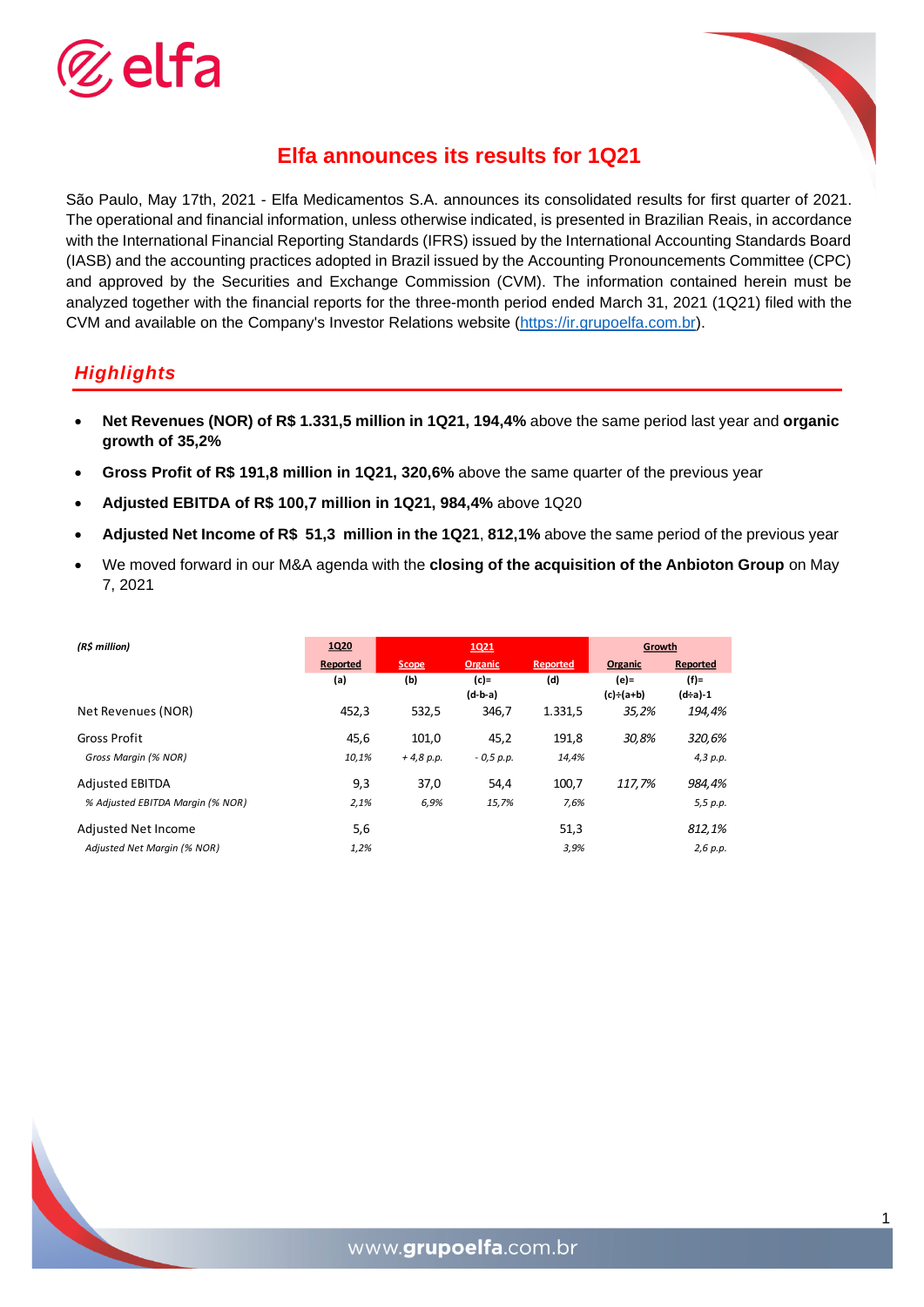

# *About Elfa*

With over 30 years of experience in the national healthcare market, Grupo Elfa is one of the leading providers of healthcare logistics solutions and services in Brazil, being a reference as a partner in the hospital market value chain through the provision of high value services aggregation and distribution of highly complex medicines and medical hospital materials. It is controlled by funds managed by Patria Investments, one of the most relevant private equity firms in the country.

Elfa ranks as 32nd in the Great Place to Work ranking<sup>1</sup>. In addition, the Company received the ABRH Human Development award, was ranked in the Valor 1000 ranking of the Valor Econômico newspaper, and in the 'Melhores e Maiores' ranking of the Revista Exame magazine.

#### *Message from Management*

This year started with great prospects for Elfa. Even with the challenges of COVID-19, we obtained promising results on several fronts and in line with the plans outlined for 2021. As we mentioned in the last edition of this message, our focus is on generating value for our customers, employees, and shareholders by:

(i) Accelerating organic sales growth throughout Brazil, mainly with innovative logistics services with high added value for customers and manufacturers;

(ii) Maintaining the pace of inorganic growth with discipline in the strategic "fit", respect for expected returns and speed of integration in our organization;

(iii) Integrating new acquisitions with capture of previously mapped synergies;

(iv) Exploring new ways of engaging our employees in order to keep Elfa among the best companies to work for in the country.

In the first quarter of 2021, Net Revenues reached R\$ 1.331,5 million with a total growth of 194,4% and organic growth of 35,2%, as a result of our strong commercial execution and the robustness of our diversified portfolio, which proved to be resilient even with the challenges of the pandemic. We had an adjusted EBITDA of R\$ 100,7 million, a total growth of 984,4% over the same period last year and adjusted net income of R\$ 51,3 million, 812,1% higher than 1Q20. This quarter's results capture the effects (i) of the merger with Atrial (June 2020), (ii) seven acquisitions in 2020 and (iii) includes Dupatri<sup>2</sup> (completed in January this year).

We remain committed to the expansion of our 'Logistics Services'<sup>3</sup> BU. This business unit offers innovative solutions for our customers and manufacturers – through our Integrated Distribution Center and technologies that optimize the efficiency of logistics management – allowing them to focus on their 'core business'. This quarter we won two

<sup>&</sup>lt;sup>1</sup> Great Place to Work (24th Edition; Best Companies to Work for in Brazil in 2020; National Average Ranking)

 $<sup>2</sup>$  According to Material Fact of January 12, 2021. Dupatri's results for the first quarter of 2021 are reflected in our financial</sup> statements since the beginning of the year.

<sup>&</sup>lt;sup>3</sup> Part of the 'Pharmaceutical Specialties' operational segment.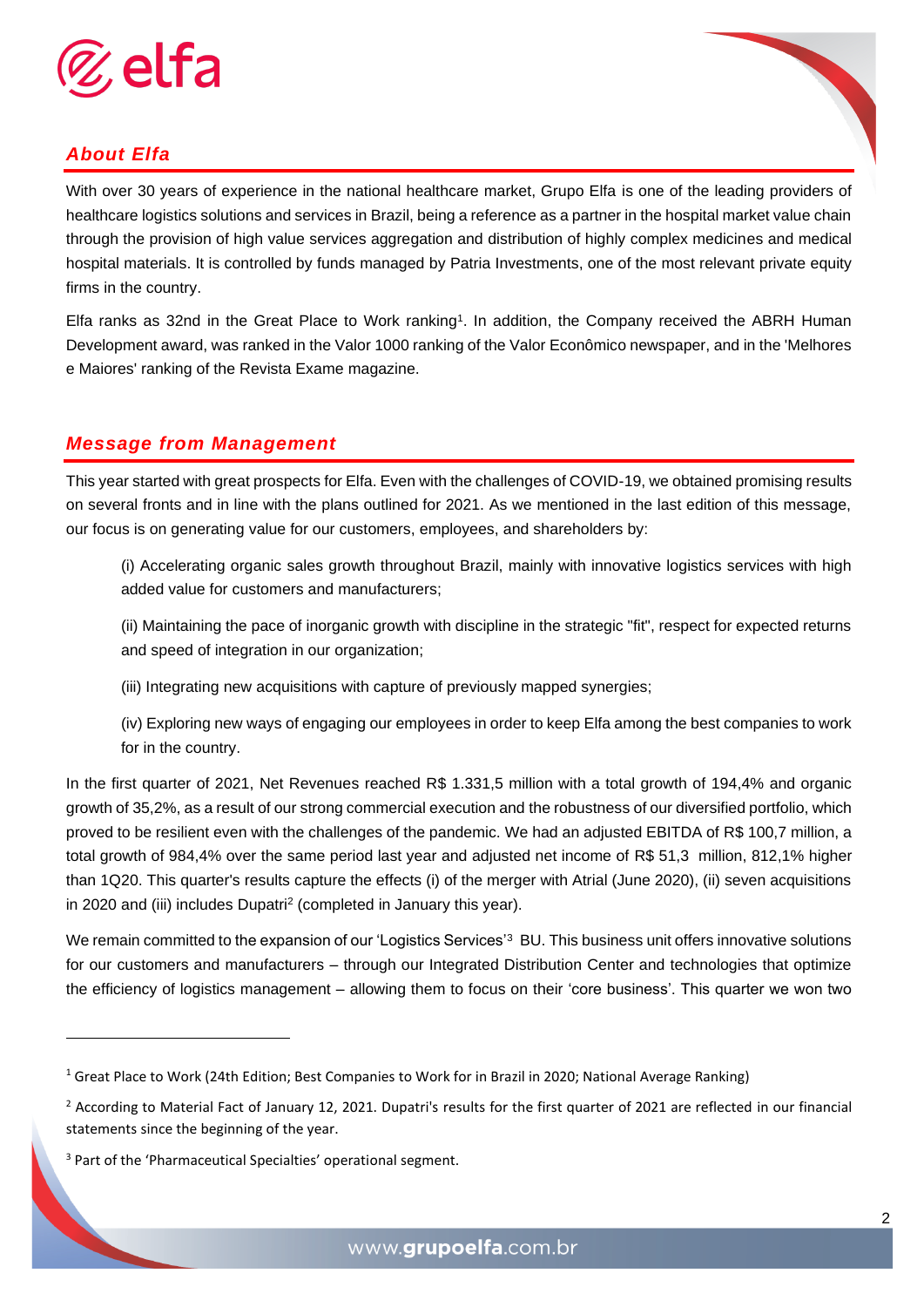

important manufacturers: CMR Surgical (a British company that developed new technologies for robotic surgery and starting operations in Brazil) and Víncula (Brazilian multinational of solutions for orthopedics, spine, trauma and maxillofacial skull).

Technology is an essential support for our business, and we reinforced the structure with the creation of the 'Digital' board, assisted by the 'Innovation and Digital Transformation' Committee. This board is responsible for the 'Journey to Elfa Digital', an initiative based on three pillars:

- 'Customer Experience': we will improve our interaction with customers by measuring satisfaction (NPS), analyzing behavior, and perceiving and improving processes.
- Innovation: we will encourage intra-entrepreneurship for innovations in our segments with incentive and 'funding' programs.
- Digital: we will improve our digital channels (360° view of sales and customers) with data analysis ('analytics' and 'artificial intelligence') and increased operational efficiencies.

Our acquisitions 'pipeline' remains active with support from our own and experienced team. Potential targets complement our presence in Brazil (products and regions) or bring new knowledge and services that are important competitive differentials.

All integrations follow the deadlines initially defined and strictly follow our proprietary methodology. Our 'PMI - Post-Merger Integration' approach, developed by our team and partner consultants, consisting succinctly of:

- Evaluation prior to closing
- Operations Takeover Plan
- 100 Day Plan
- Growth Action Plan

The acquisitions concluded between 2020 and 1Q21, in addition to the merger with Atrial, adhered to the initial stages and started the 'Growth Action Plan' where synergies will be extracted, among other measures. As for the Anbioton Group (composed of Anbioton and Natbio), which had its closure announced on May 7, it entered the phase of 'Operations Takeover Plan' which was prepared with the information mapped in the previous phase.

Continuing the initiatives to evolve to the highest standards of corporate governance and transparency in the capital market, we requested the adhesion to B3's Novo Mercado in April of this year. Once granted, this will complement the achievements of 2020 (registration with the CVM in Category "A" - Dec / 20 – and evolution to the Novo Mercado<sup>4</sup> rules) and will be another important step towards a potential initial public offering (IPO).

In April, we announced our new visual identity. This represents a new chapter in our history with a new logo and a new campaign that soon everyone will be able to follow on our social networks and other means by which we will communicate: "Paths to Health". This new positioning renews our identity to better reflect our values and our

<sup>&</sup>lt;sup>4</sup> As stated in the Minutes of the Extraordinary General Meeting held on March 22, 2021.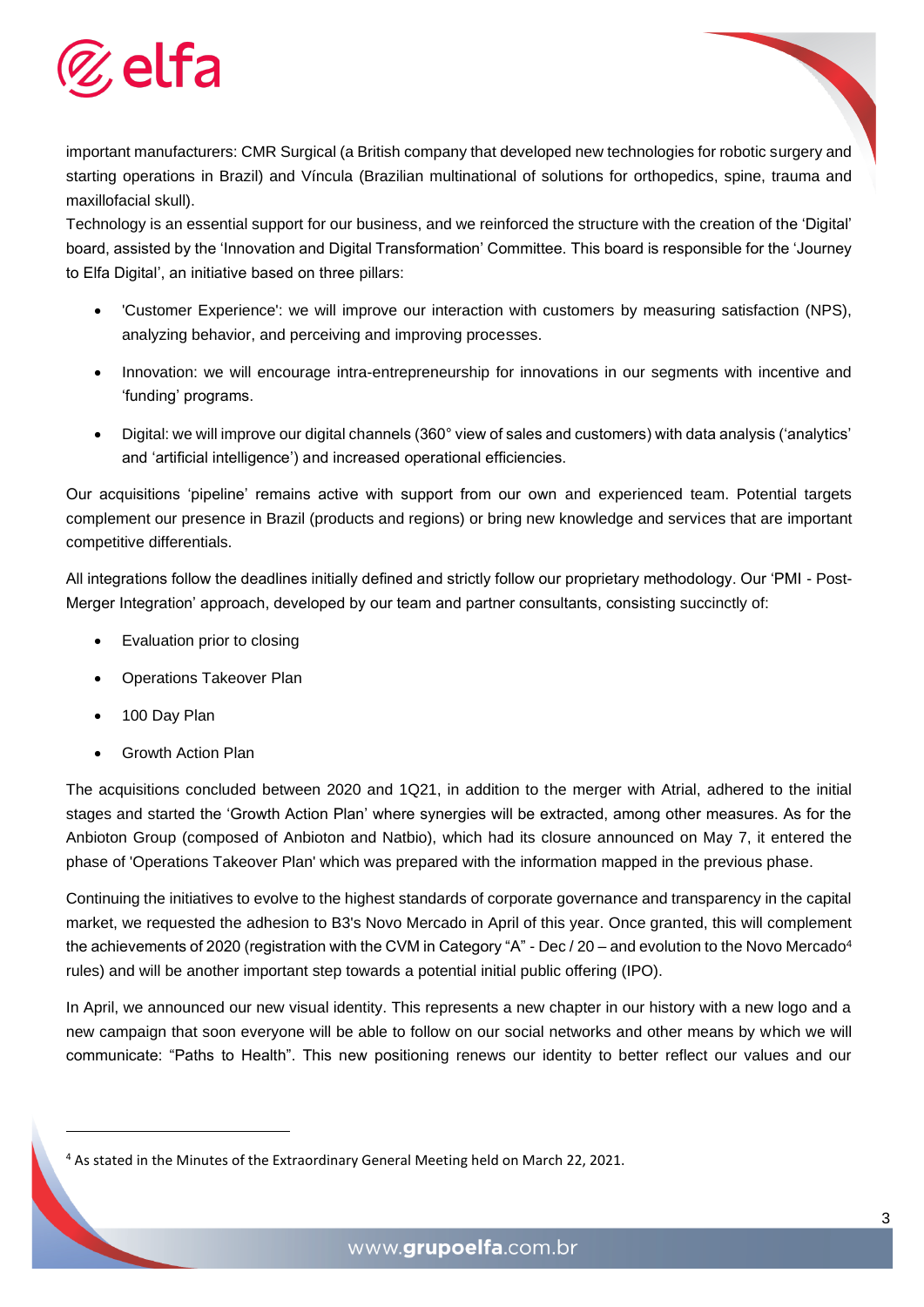

expanded performance. In addition to the distribution of medicines and hospital medical materials, we invest in innovative technology and logistical services to provide services that expand health routes for the better.

We invite everyone to [watch a short video](https://www.youtube.com/watch?v=AIz05ZfTExg) that describes our new identity.

The challenges imposed by COVID-19 for our society, families and businesses continue. We reinforce our gratitude to everyone involved in the health chain, from manufacturing to the medical community. These professionals demonstrate strong resilience and commitment to preserve our population. We would like to send a special thanks to our employees who, even in ba troubled environment, maintain the Elfa standard in our operations. Our great competitive advantage and essential component of success is our team committed to supporting Brazil's healthcare system. We take the opportunity to welcome the Anbioton Group team.

We are enthusiastic about the year ahead and certain that the pandemic shall pass.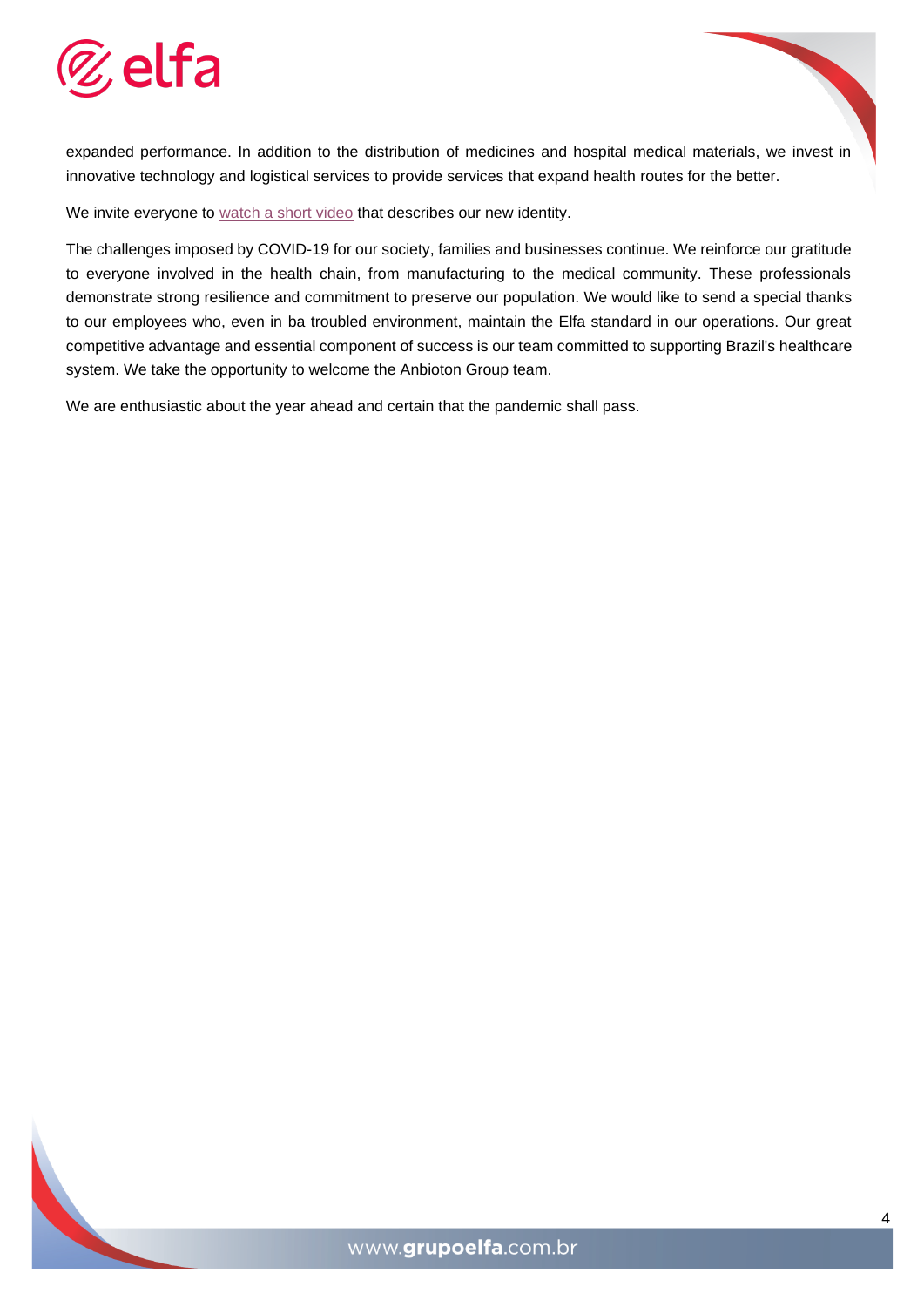

#### *Consolidated Income Statement*

| (R\$ million)                   | <b>1Q20</b> |              | <b>1Q21</b> |                 | Growth           |           |
|---------------------------------|-------------|--------------|-------------|-----------------|------------------|-----------|
|                                 | Reported    | <b>Scope</b> | Organic     | <b>Reported</b> | Organic          | Reported  |
|                                 | (a)         | (b)          | $(c)$ =     | (d)             | $(e) =$          | $(f)$ =   |
|                                 |             |              | $(d-b-a)$   |                 | $(c) \div (a+b)$ | $(d+a)-1$ |
| Net Revenues (NOR)              | 452,3       | 532,5        | 346,7       | 1.331,5         | 35,2%            | 194,4%    |
| COGS                            | (406, 7)    | (431,5)      | (301,5)     | (1.139,7)       | 36,0%            | 180,3%    |
| <b>Gross Profit</b>             | 45,6        | 101,0        | 45,2        | 191,8           | 30,8%            | 320,6%    |
| Gross Margin (% NOR)            | 10,1%       | $+4,8 p.p.$  | $-0.5 p.p.$ | 14,4%           |                  | 4,3 p.p.  |
| <b>Operating Expenses</b>       | (35,0)      | (67, 0)      | (17,2)      | (119,1)         | 16,8%            | 240,7%    |
| <b>Other Operating</b>          | (1,3)       | 3,0          | 26,5        | 28,1            | 1629,6%          | -2205,4%  |
| <b>Adjusted EBITDA</b>          | 9,3         | 37,0         | 54,4        | 100,7           | 117,7%           | 984,4%    |
| % Adusted EBITDA Margin (% NOR) | 2,1%        | 6,9%         | 15,7%       | 7,6%            |                  | 5,5 p.p.  |
| Non-Recurring                   | (1,6)       | (2,8)        | (9,3)       | (13,7)          | 209,3%           | 741,3%    |
| Depreciation and Amortization   | (6, 4)      | (13, 5)      | (4,7)       | (24, 6)         | 23,6%            | 284,2%    |
| <b>Operating Profit (EBIT)</b>  | 1,3         | 20,7         | 40,5        | 62,4            | 184,4%           | 4836,2%   |
| <b>Financial Result</b>         | (2,2)       |              |             | (10, 9)         |                  | 385,9%    |
| IR/CSSL                         | 5,0         |              |             | (14, 0)         |                  | -380,9%   |
| Net Income                      | 4,0         |              |             | 37,6            |                  | 840,9%    |
| Net Margin (% NOR)              | 0,9%        |              |             | 2,8%            |                  | 1,9 p.p.  |
| Non-recurring                   | 1,6         |              |             | 13,7            |                  | 741,3%    |
| <b>Adjusted Net Income</b>      | 5,6         |              |             | 51,3            |                  | 812,1%    |
| Adjusted Net Margin (% NOR)     | 1,2%        |              |             | 3,9%            |                  | 2,6 p.p.  |

#### *Net Revenues*



Net revenues reached R\$ 1.331,5 million in 1Q21, a total growth of 194,4% compared to the same quarter of the previous year. This growth was driven by the merger with Atrial (June 2020) and seven acquisitions completed between 2020 and the 1st quarter of this year (Biohosp, Dupatri, Fenergy, Mostaert, Surya Dental, Oncorio and Medcom), and by organic growth of 35,2%. The double-digit organic evolution occurred in both operational segments ('Pharmaceutical Specialties' and 'Medical Material Hospitals'), reflecting good commercial performance with a consequent increase in volumes and resilience of diversified portfolio even during the pandemic.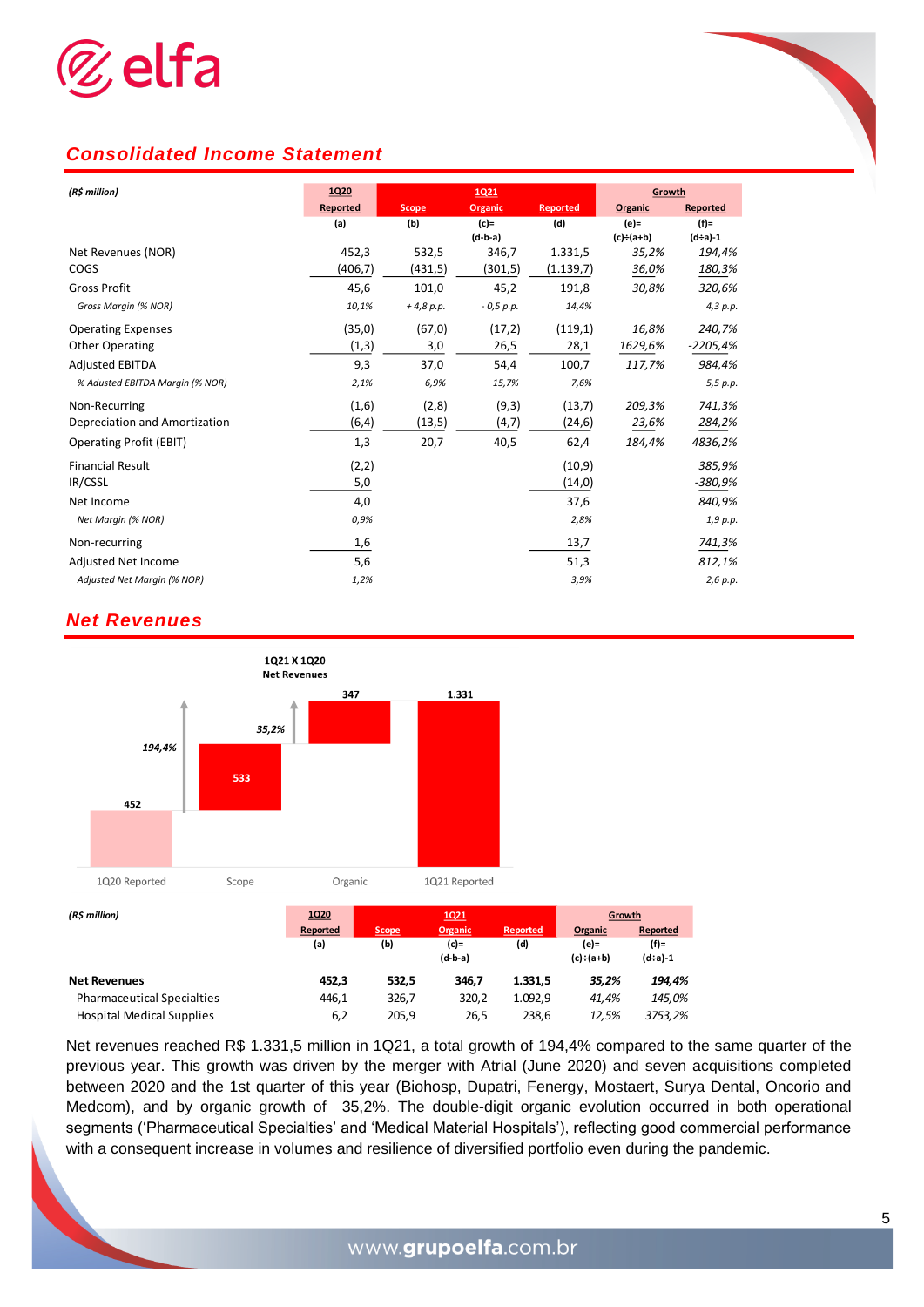

'Pharmaceutical Specialties' showed organic growth of 41,4%, driven by good performance in all businesses. In this segment, the normalization of cancer treatments ('reference drugs') impacted by the pandemic last, demand for antibiotics and anesthetic for the treatment of COVID-19 ('reference drugs' and 'generics and the like') stands out, a larger base of clients in dermatological and dental eCommerce ('clinics') and better performance of 'delivery'. 'Hospital Medical Materials' presented an organic evolution of 12,5% especially due to the demand for 'essentials' (such as masks, gloves and syringes) and impact on 'Specialties' (such as prostheses and orthoses) due to limitations in elective procedures as a result of the pandemic.

#### *Gross Profit*

| (R\$ million)                     | 1Q20     | 1Q21         |                |          | Growth    |          |  |
|-----------------------------------|----------|--------------|----------------|----------|-----------|----------|--|
|                                   | Reported | <b>Scope</b> | <b>Organic</b> | Reported | Organic   | Reported |  |
|                                   | (a)      | (b)          | $(c)$ =        | (d)      | (e)=      | (f)=     |  |
|                                   |          |              | $(d-b-a)$      |          | (c)÷(a+b) | (d÷a)-1  |  |
| <b>Gross Profit</b>               | 45,6     | 101,0        | 45,2           | 191,8    | 30,8%     | 320,6%   |  |
| <b>Pharmaceutical Specialties</b> | 44,5     | 49,9         | 44,5           | 139,0    | 47,1%     | 212,1%   |  |
| <b>Hospital Medical Supplies</b>  | 1,1      | 51,1         | 0,6            | 52,8     | 1,2%      | 4908,3%  |  |
| <b>Gross Profit</b>               | 10,1%    | $+4,8$ p.p.  | $-0,5$ p.p.    | 14,4%    |           | 4,3 p.p. |  |
| <b>Pharmaceutical Specialties</b> | 10,0%    | $+2,2 p.p.$  | $+0.5 p.p.$    | 12,7%    |           | 2,7 p.p. |  |
| <b>Hospital Medical Supplies</b>  | 17,0%    | $+7,6$ p.p.  | $-2,5$ p.p.    | 22,1%    |           | 5,1 p.p. |  |

Gross profit in 1Q21 reached R\$ 191,8 million, an increase of 320,6% in relation to the same quarter of the previous year. This behavior is a consequence of the merger and acquisitions (as previously mentioned), and organic growth of 30,8% over the same quarter of the previous year. Gross margin reached 14,4%, 4,3 p.p. over 1Q20, mainly reflecting acquisitions with attractive margins. 'Pharmaceutical bb showed a 47,1% increase in gross profit with a margin expansion of 2,7 p.p. and an organic expansion of margin of 0,5 p.p., mainly due to the higher tax efficiency in the period, partially offset by a negative mix effect and reductions in discounts practiced by manufacturers of 'generics and the like' during the pandemic. During the first quarter of 2021, the Federal Supreme Court ruled that the collection of DIFAL (rate differential) in interstate sales was unconstitutional, benefiting companies that were questioning this tax in court. As for 'Hospital Medical Supplies', which was not very representative in 1Q20, it showed a gross profit growth of around 49x mainly consequence of the merger of Atrial in June 2020. This segment presented a contraction of 2,5 p.p. of the organic margin in the period, mainly due to the impact of the pandemic on elective surgeries (demanding high value-added materials, 'specialties<sup>5</sup>', with higher margins).

<sup>5</sup> 'Specialties' is a sub-segment of "Hospital Medical Supplies" offering high value added solutions that require specialized sales team, such as materials for surgical procedures (bariatric, oncological and digestive system surgeries), breast prostheses, blood glucose monitoring equipment and treatment of cardiac arrhythmia.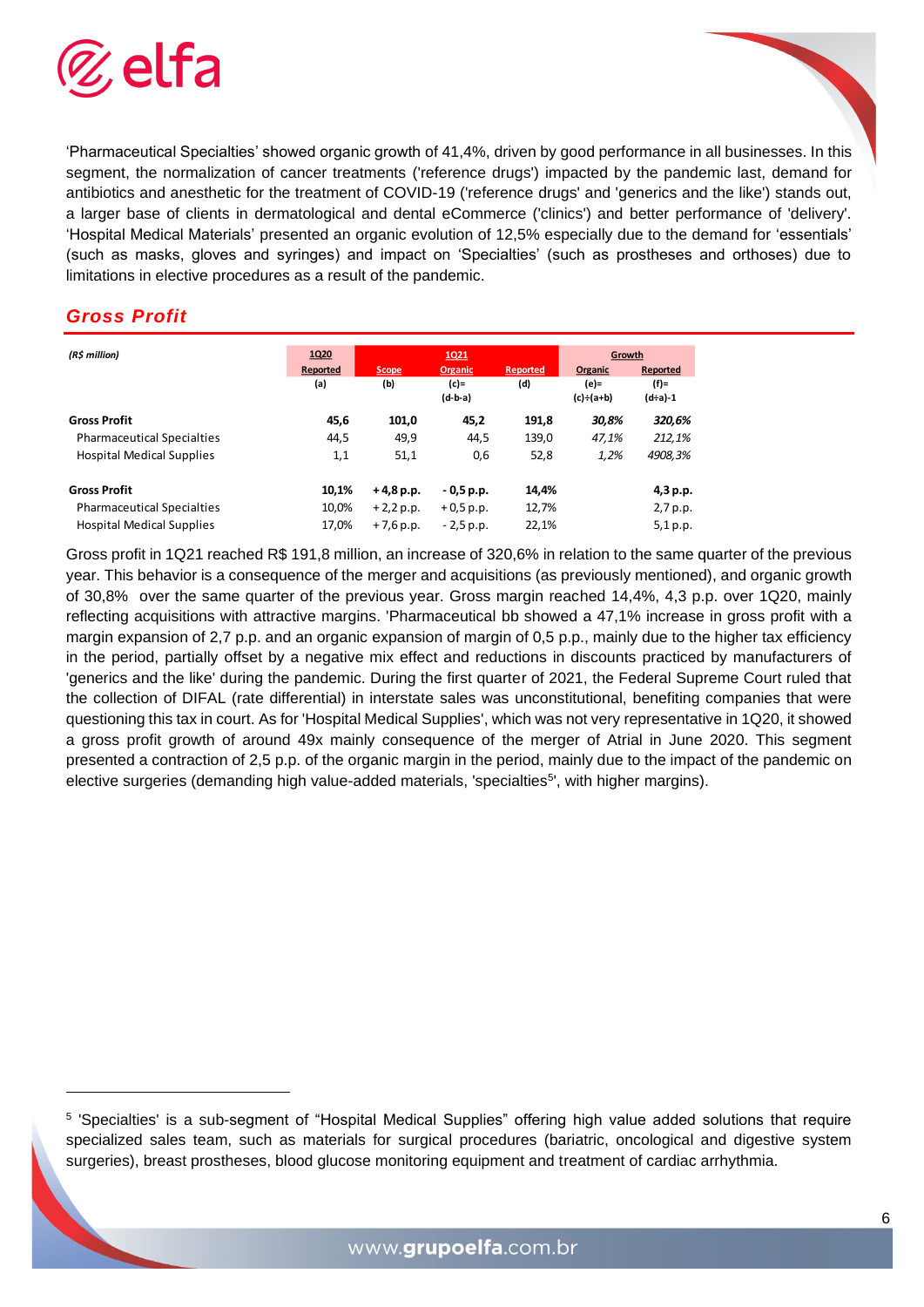

## *Operating Expenses and Others*

| (R\$ million)                     | 1Q20     | 1Q21         |             |          | Growth           |             |
|-----------------------------------|----------|--------------|-------------|----------|------------------|-------------|
|                                   | Reported | <b>Scope</b> | Organic     | Reported | Organic          | Reported    |
|                                   | (a)      | (b)          | (c)=        | (d)      | (e)=             | (f)=        |
|                                   |          |              | $(d-b-a)$   |          | $(c) \div (a+b)$ | (d÷a)-1     |
| <b>Operating Expenses</b>         | (35,0)   | (67, 0)      | (17,2)      | (119,1)  | 16,8%            | 240,7%      |
| % NOR                             | $-7,7%$  | $-2,6$ p.p.  | $+1.4 p.p.$ | $-8,9%$  |                  | $-1,2 p.p.$ |
| Selling Expenses                  | (16,9)   | (29,9)       | (10, 8)     | (57,6)   | 23,1%            | 240,8%      |
| Allowance for Doubtful Accounts   | (4,3)    | (1,0)        | (0,4)       | (5,7)    | 7,6%             | 33,4%       |
| <b>General and Administrative</b> | (13, 8)  | (36,1)       | (6, 0)      | (55,9)   | 11,9%            | 305,1%      |
| <b>Other Operating</b>            | (1,3)    | 3,0          | 26,5        | 28,1     | 1629,6%          | $-2205,4%$  |
| % NOR                             | $-0.3%$  | 0.6%         | 7,6%        | 2,1%     |                  | 2,4 p.p.    |

Operating expenses in 1Q21 totaled R\$ 119,1 million or 8,9% of net revenue, representing an increase of 240,7% over the same period last year and an evolution of -1,2 p.p. of net revenue. In addition to the expected effect of acquisitions in the process of integrating and capturing synergies, it should be noted that the 'Hospital Medical Supplies' segment and associated higher gross margin (22,1% in 1Q21 vs. 12,7% in Pharmaceutical Specialties) requires a specialized sales force with higher expenses as a percentage of sales (see section 'Information by Segment').

The organic evolution of 16,8% of operating expenses (below 35,2% of the growth in organic revenue) reflects the greater efficiency in managing these expenses (as indicated by the 1,4 p.p. % NOR) and is mainly a consequence of :

• Selling Expenses: organic growth of 23,1%, mainly explained by an increase in (i) freight expenditures consequence of higher fares due to the impact of the pandemic on the air network, (ii) packaging due to the increase in volumes and prices, (iii) offset by the success of operational efficiency and logistics network initiatives, and productivity of our sales team in the period.

General and Administrative: organic growth of 11,9% - reflecting the greater efficiency and management of such expenses - despite (i) disbursements related to the status of a publicly listed company and (ii) a larger corporate team to support the integration of acquired companies.

The evolution of the Other Operating in 1Q21 is mainly a consequence of the reversal of payable tax provision (under the jurisdiction of 2020) due to the Supreme Federal Court to ruling payment of DIFAL unconstitutional.

#### *Adjusted EBITDA*

| (R\$ million)                         | 1Q20     | 1Q21        |            |                 | Growth           |           |  |
|---------------------------------------|----------|-------------|------------|-----------------|------------------|-----------|--|
|                                       | Reported | Scope,      | Organic    | <b>Reported</b> | Organic          | Reported  |  |
|                                       | (a)      | (b)         | (c)=       | (d)             | (e)=             | $(f)$ =   |  |
|                                       |          |             | $(d-b-a)$  |                 | $(c) \div (a+b)$ | $(d+a)-1$ |  |
| <b>Gross Profit</b>                   | 45,6     | 101,0       | 45,2       | 191,8           | 30,8%            | 320,6%    |  |
| Gross Margin (% NOR)                  | 10,1%    | $+4,8 p.p.$ | - 0,5 p.p. | 14,4%           |                  | 4,3 p.p.  |  |
| <b>Operating Expenses</b>             | (35,0)   | (67, 0)     | (17,2)     | (119,1)         | 16,8%            | 240,7%    |  |
| <b>Other Operating</b>                | (1,3)    | 3,0         | 26,5       | 28,1            | 1629,6%          | -2205,4%  |  |
| <b>Adjusted EBITDA</b>                | 9,3      | 37,0        | 54,4       | 100,7           | 117,7%           | 984,4%    |  |
| <b>Adjusted EBITDA Margin (% NOR)</b> | 2,1%     | 6,9%        | 15,7%      | 7,6%            |                  | 5,5 p.p.  |  |

Adjusted EBITDA in 1Q21 reached R\$100,7 million, represents an increase of 984,4% in relation to the same period last year. The growth is a combination of mergers with Atrial and acquisitions in the period, and an organic evolution of 117,7% in the period, mainly due to (i) a 30,8% growth in our gross profit driven by the strong commercial performance in the quarter, (ii) greater efficiency in the management of operating expenses, (iii) reversal of provisions for taxes payable in other operating expenses, partially offset by the contraction of the gross organic margin in the period.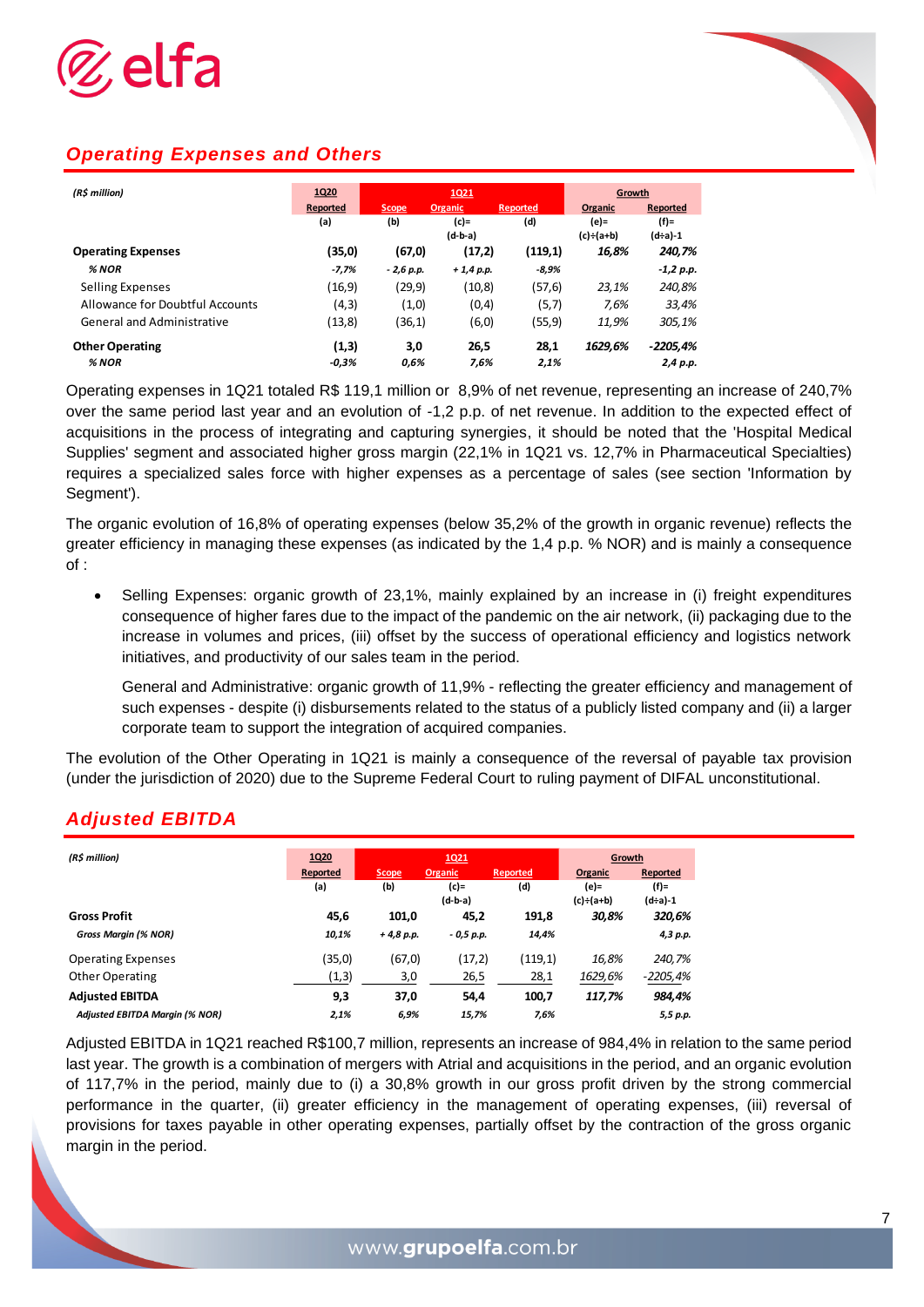

# *Operating Profit (EBIT)*

| (R\$ million)                         | 1Q20<br>1Q21 |              |                | Growth   |           |          |
|---------------------------------------|--------------|--------------|----------------|----------|-----------|----------|
|                                       | Reported     | <b>Scope</b> | <b>Organic</b> | Reported | Organic   | Reported |
|                                       | (a)          | (b)          | $(c)$ =        | (d)      | (e)=      | $(f)$ =  |
|                                       |              |              | $(d-b-a)$      |          | (c)÷(a+b) | (d÷a)-1  |
| <b>Adjusted EBITDA</b>                | 9,3          | 37,0         | 54,4           | 100,7    | 117,7%    | 984,4%   |
| <b>Adjusted EBITDA Margin (% NOR)</b> | 2,1%         | 6,9%         | 15,7%          | 7,6%     |           | 5,5 p.p. |
| Non-recurring                         | (1,6)        | (2,8)        | (9,3)          | (13,7)   | 209,3%    | 741,3%   |
| Depreciation and Amortization         | (6, 4)       | (13,5)       | (4,7)          | (24, 6)  | 23,6%     | 284,2%   |
| <b>Operating Profit (EBIT)</b>        | 1,3          | 20,7         | 40.5           | 62.4     | 184.4%    | 4836.2%  |

Operating Profit observed in 1Q21 was R\$ 62,4 million, representing an expansion of 4836,2% compared to the same period of 2020. In addition to the 984,4% growth in Adjusted EBITDA, Operating Income adds the effect of:

- Increase in non-recurring expenses consequence of acquisitions (expenses with lawyers and 'due diligence' and Dupatri arbitration) and integrations (consulting support).
- Increase in amortization of capital gains on acquisitions.

#### *Financial Result*

| (R\$ million)             | <b>1Q21</b><br><b>1Q20</b><br><b>Reported</b><br>Reported<br>(a)<br>(d) |         | Growth<br><b>Reported</b><br>$(f)$ = |
|---------------------------|-------------------------------------------------------------------------|---------|--------------------------------------|
| <b>Financial Expenses</b> | (2,8)                                                                   | (13,8)  | $(d+a)-1$<br>397,1%                  |
| Financial Income          | 0,5                                                                     | 2,9     | 445,0%                               |
| <b>Financial Result</b>   | (2,2)                                                                   | (10, 9) | 385,9%                               |

The 1Q21 financial result showed a net expense of R\$ 10,9 million, representing an increase of 385,9% over the same period of the previous year. This evolution is essentially due to (i) the increase in debt and accounts payable for acquisitions due to the effects of mergers and acquisitions and (ii) the increase in the average cost of indebtedness (CDI + 2,99% in 1Q21 versus CDI + 1,69% in 1Q20) partially offset by a reduction in the CDI rate (2,65% in 1Q21 versus 3,65% in 1Q20).

Part of the integration activities is to optimize the debt profile of acquired companies. Such companies are usually smaller than Elfa and have access to credit at higher costs.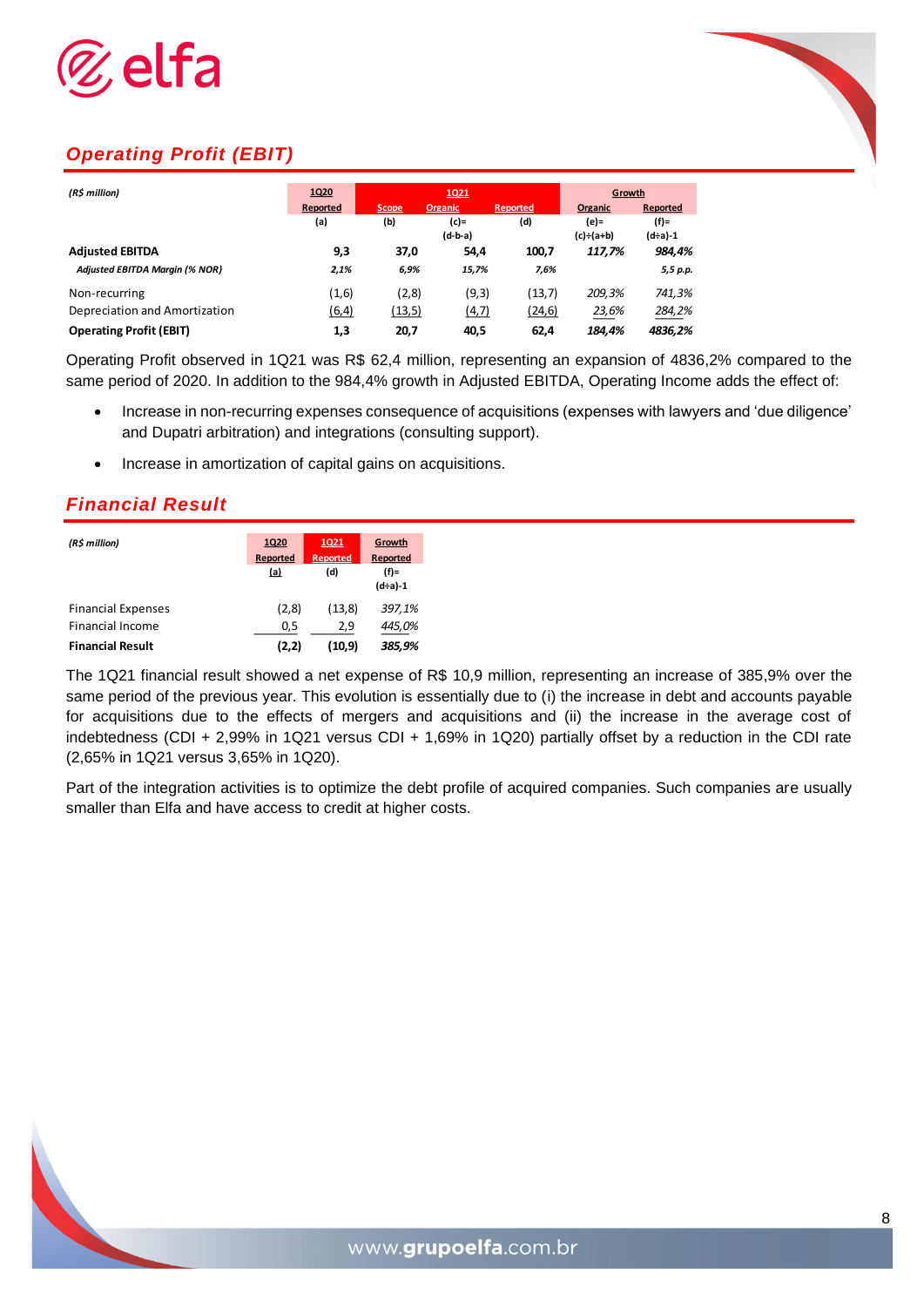

# *Income Tax (IR) and Social Contribution on Net Income (CSLL)*

| (R\$ million)                                           |                   | <b>1Q20</b> | <b>1Q21</b> |
|---------------------------------------------------------|-------------------|-------------|-------------|
|                                                         |                   |             |             |
| Operating profit before taxes                           | (a)               | (1,0)       | 51,5        |
| Legal combined tax rate                                 |                   | 34,0%       | 34,0%       |
| Income tax and social contribution over legal tax rates | (b)               | 0,3         | (17,5)      |
| Adjustments (tax effect; multiplied by 34%)             |                   |             |             |
| Grants on investments                                   |                   | 7,0         | 12,4        |
| Other additions and exclusions, net                     |                   | (2,3)       | (8, 8)      |
| Additions and exclusions, net                           | (c)               | 4,6         | 3,6         |
| Income tax and social contribution, net                 | $(d) = (b) + (c)$ | 5,0         | (14,0)      |
| Effective tax rate                                      | $(d) \div (a)$    | 508,3%      | 27,1%       |

The Company benefits from a special ICMS regime with a reduction in the calculation basis. In accordance with Brazilian tax legislation, ICMS tax benefits validated by CONFAZ (National Council of Treasury Policy) are also excluded from the calculation basis of IR / CSLL - as can observed in the line "Grants on Investment ".

#### *Net Income and Adjusted Net Income*

| (R\$ million)                      | 1Q20     | <b>1Q21</b>     | Growth    |
|------------------------------------|----------|-----------------|-----------|
|                                    | Reported | <b>Reported</b> | Reported  |
|                                    | (a)      | (d)             | $(f)$ =   |
|                                    |          |                 | $(d+a)-1$ |
| <b>Operating Profit (EBIT)</b>     | 1,3      | 62.4            | 4836,2%   |
| <b>Financial Result</b>            | (2,2)    | (10, 9)         | 385,9%    |
| IR/CSLL                            | 5,0      | (14,0)          | -380,9%   |
| <b>Net Income</b>                  | 4,0      | 37,6            | 840,9%    |
| <b>Net Margin (% NOR)</b>          | 0,9%     | 2,8%            | 1,9 p.p.  |
| Non-recurring                      | 1,6      | 13,7            | 741,3%    |
| <b>Adjusted Net Income</b>         | 5,6      | 51,3            | 812,1%    |
| <b>Adjusted Net Margin (% NOR)</b> | 1,2%     | 3,9%            | 2,6 p.p.  |

Net income totaled R\$ 37,6 million in the first quarter of 2021, 840,9% above the same period last year, propelled by the expansion of operating profit (EBIT), and partially offset by the increase in net financial expenses. Excluding the effect of non-recurring expenses (R\$ 13,7 million), adjusted net income in 1Q21 increased by 812,1%, reaching R\$ 51,3 million.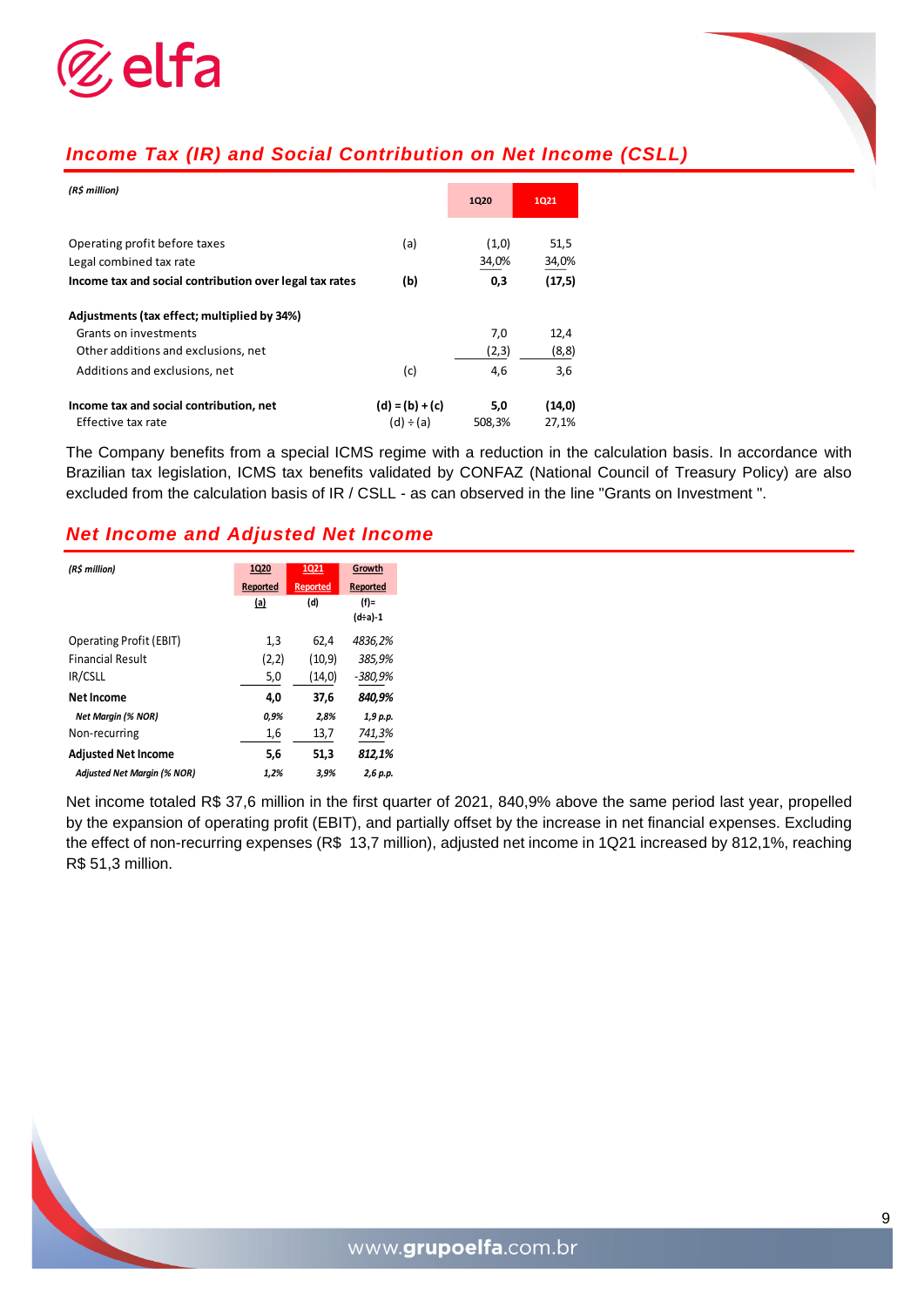



#### *Debt*

| (R\$ million)                |             | 2020        | 1Q21        |
|------------------------------|-------------|-------------|-------------|
| Loans and financings         |             |             |             |
| Short term                   |             | 142,0       | 189,4       |
| Long term                    |             | 267,8       | 329,5       |
| <b>Gross Debt</b>            | (a)         | 409,9       | 518,9       |
| Cash and cash equivalents    |             | (228, 5)    | (329, 3)    |
| Securities                   |             | (75, 1)     | 0,0         |
| <b>Financial investments</b> |             | (0,1)       | (0,0)       |
| Cash                         | (b)         | (303,7)     | (329,3)     |
| <b>Net Debt</b>              | $(a) + (b)$ | 106,1       | 189,6       |
| <b>Average Cost of Debt</b>  |             | CDI + 3,13% | CDI + 2,99% |

At the end of 1Q21, Elfa had a gross debt of R\$ 518,9 million. At the end of 1Q21, 63,5% of our debt was in the long term. The cash position was R\$ 329,3 million and part of this was used to pay for the acquisition of Anbioton<sup>6</sup>.

Elfa holds debt instruments with maximum leverage limitations to which the Company must be exposed. The 'covenant' currently considered stricter by Management is calculated at the end of the year and must meet a leverage of a maximum of 2.5x net debt / Accounting EBITDA.

<sup>6</sup> According to the Material Fact published on May 7, 2021.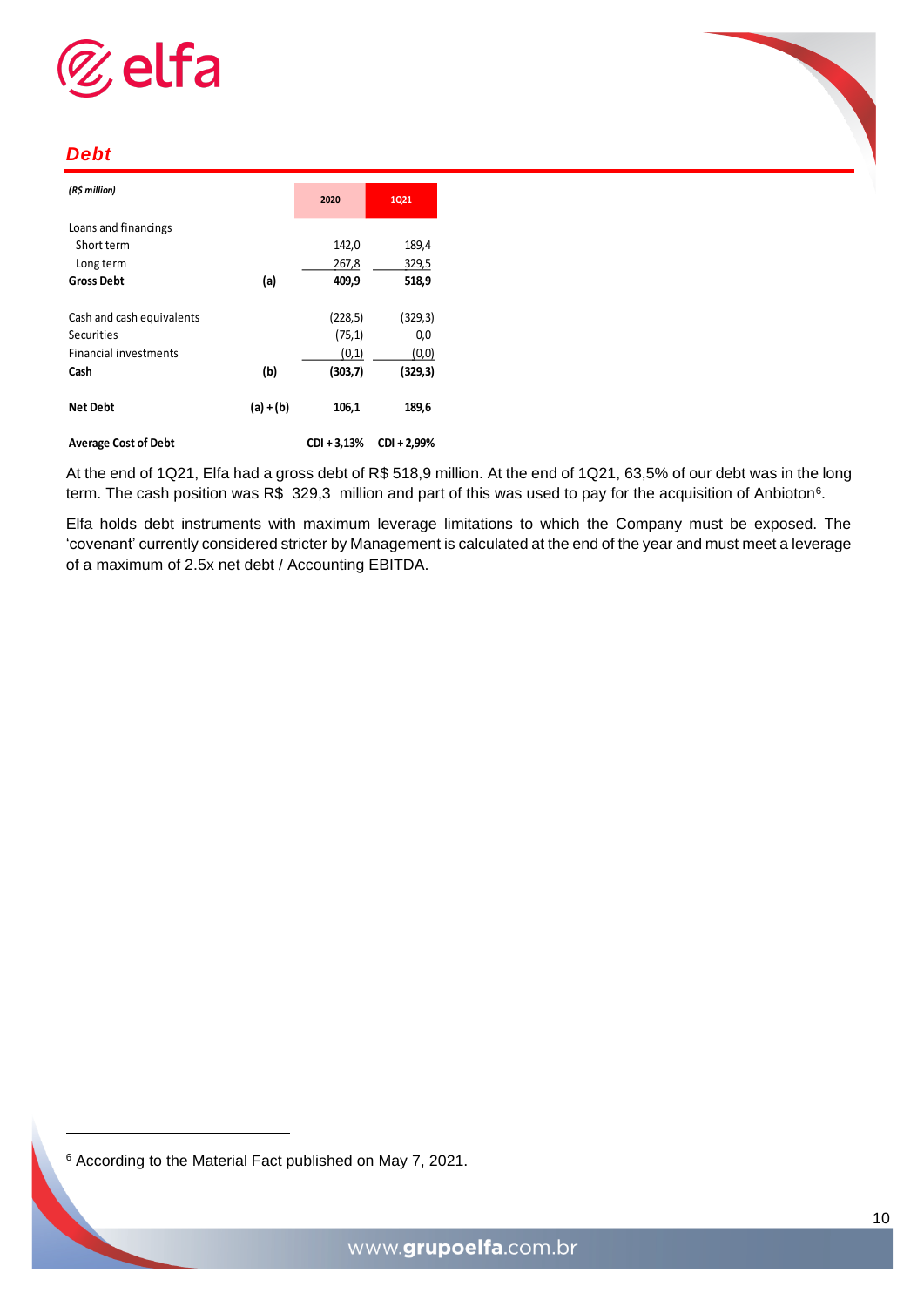

# *Cash Flow*

| (R\$ '000)                                                | 1Q20      | 1Q21      |
|-----------------------------------------------------------|-----------|-----------|
| Cash flow from operating activities                       |           |           |
| Net profit/(loss) in the period                           | 3.994     | 37.579    |
| Adjustments to reconcile net income with cash:            | (40.115)  | (196.704) |
| (Increase)/decrease in assets:                            |           |           |
| Trade account receivables                                 | 15.096    | (95.970)  |
| Inventory                                                 | 8.196     | 8.466     |
| Taxes to recover                                          | 5.840     | (17.399)  |
| Other assets                                              | 3.385     | (36.691)  |
| (Decrease)/increase in liabilities:                       |           |           |
| Suppliers and other accounts payable                      | (81.237)  | (84.604)  |
| Labor obligations                                         | (1.629)   | (2.291)   |
| Taxes payable                                             | (8.392)   | (28.645)  |
| <b>Other Obligations</b>                                  | 5.616     |           |
| Cash generated by (used in) operating activities          | (36.121)  | (159.125) |
| Payment of interest on loans and financings               | (5.447)   | (8.215)   |
| Income tax and social contribution paid                   | (1.679)   | (9.001)   |
| Net cash flow generated by (used in) operating activities | (43.247)  | (176.341) |
| Investing activities:                                     |           |           |
| Acquisition of PP&E and intangible assets, net            | (216)     | (8.088)   |
| Subsidiaries acquisitions, net of cash                    |           | (84.235)  |
| Subsidiaries acquisitions of non-controling shareholders  |           | (21.243)  |
| Marketable Securities                                     |           | 75.243    |
| Net cash flow from (used in) investing activities         | (216)     | (38.323)  |
| <b>Financing activities:</b>                              |           |           |
| Increase in share capital                                 | 239.678   | 222.581   |
| Loans, financings and leases                              | 135.205   | 190.268   |
| Payment of installments for acquired companies            |           | (4.523)   |
| Payment of principal on loans and financing               | (142.583) | (89.965)  |
| Leases payhment                                           |           | (2.891)   |
| Cash flow from financing activities                       | 232.300   | 315.470   |
| Increase/(reduction) in cash and cash equivalents, net    | 188.837   | 100.806   |

Operational activities consumed R\$ 176,3 million in 1Q21, largely due to an increase in "Accounts Receivable" (R\$ 96,0 million) and "Suppliers and other accounts payable" (R\$ 84,6 million ). As previously mentioned, Elfa's activities generate cash, but require capital to support its growth. Furthermore, operating cash generation is highly seasonal, with significant consumption in the first half of the year and strong generation in the second half.

Cash Flow from Investments consumed R\$ 38,3 million in 1Q21 mainly due to the R\$ 105,5 million paid for acquisitions, partially offset by the withdrawal of R\$ 75,2 million in bonds and securities (financial investments).

The Financing Cash Flow in 1Q21 generated R\$ 315,5 million propelled by a capital increase of R\$227,6 million and R\$ 190,3 million in financing, partially offset by the payment of financial debt instruments (R\$ 90,0 million).

Thus, as explored above, the increase in cash and cash equivalents was R\$ R\$ 100,8 million in 1T21.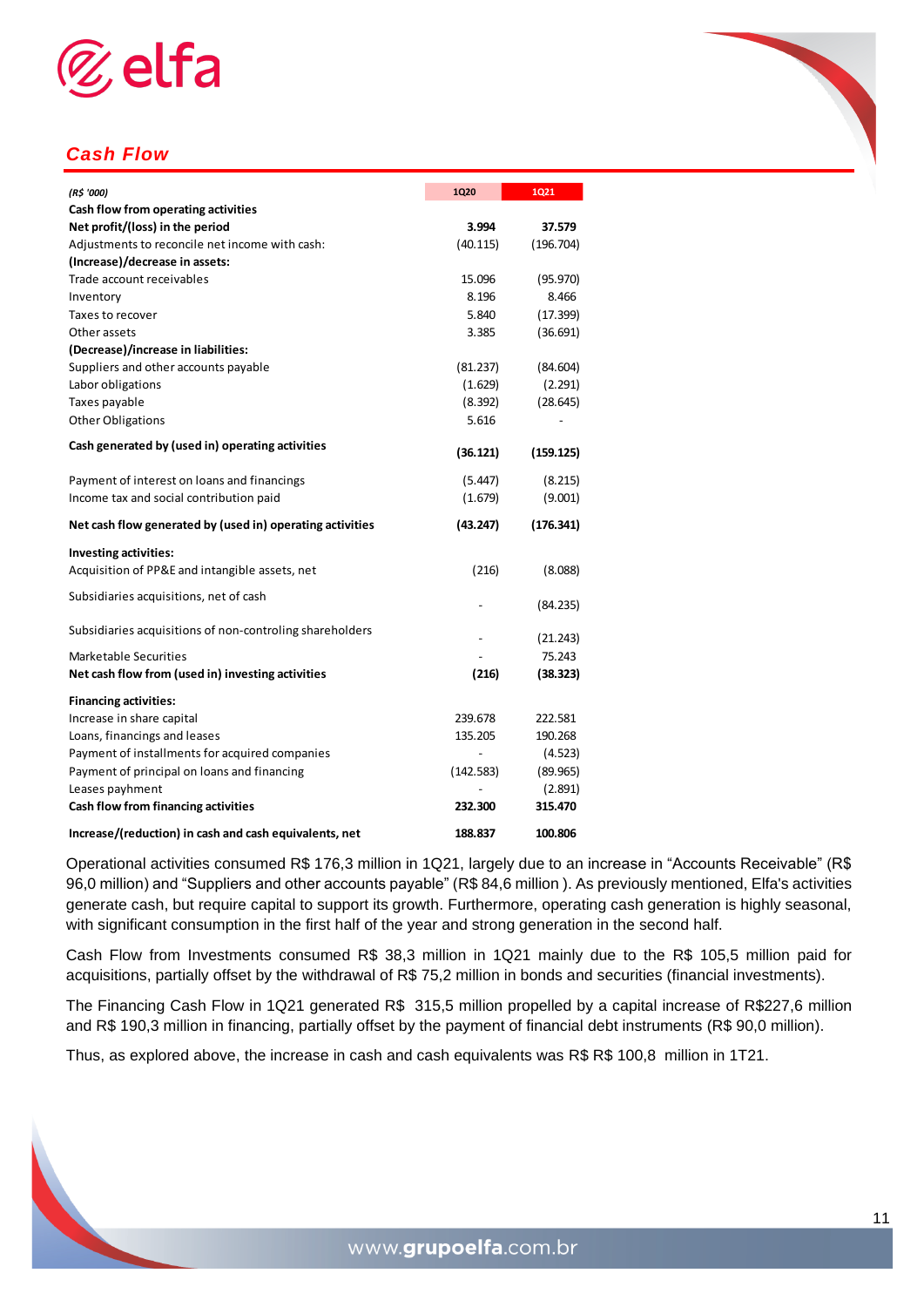



| (R\$ million)                  | 1Q20     | 1Q21  |                |                 | Growth           |                 |
|--------------------------------|----------|-------|----------------|-----------------|------------------|-----------------|
|                                | Reported | Scope | <b>Organic</b> | <b>Reported</b> | Organic          | <b>Reported</b> |
|                                | (a)      | (b)   | $(c)$ =        | (d)             | (e)=             | $(f)$ =         |
|                                |          |       | $(d-b-a)$      |                 | $(c) \div (a+b)$ | $(d+a)-1$       |
| <b>Net Income</b>              | 4,0      | 20,7  | 12,9           | 37,6            | 52,2%            | 840,9%          |
| IR/CSLL                        | (5,0)    |       | 18,9           | 14,0            | -380,9%          | -380,9%         |
| <b>Financial Result</b>        | 2,2      |       | 8,7            | 10,9            | 385,9%           | 385,9%          |
| <b>Operating Profit (EBIT)</b> | 1,3      | 20,7  | 40,5           | 62,4            | 184,4%           | 4836,2%         |
| Depreciation and Amortization  | 6,4      | 13,5  | 4,7            | 24,6            | 23,6%            | 284,2%          |
| <b>Accounting EBITDA</b>       | 7,7      | 34,2  | 45,2           | 87,0            | 108,0%           | 1036,1%         |
| % NOR                          | 1,7%     | 6,4%  | 13,0%          | 6,5%            |                  | 2,9 p.p.        |
| Non-recurring                  | 1,6      | 2,8   | 9,3            | 13,7            | 209,3%           | 741,3%          |
| <b>Adjusted EBITDA</b>         | 9,3      | 37,0  | 54,4           | 100,7           | 117,7%           | 984,4%          |
| % NOR                          | 2,1%     | 6,9%  | 15,7%          | 7,6%            |                  | 2,7 p.p.        |

Below we present the reconciliation of Net Income to Accounting EBITDA.

We consider 'non-recurring expenses' essentially as expenses related to (i) acquisitions (such as legal advisors and due diligence) and (ii) integration of the acquired companies (such as support from consultants).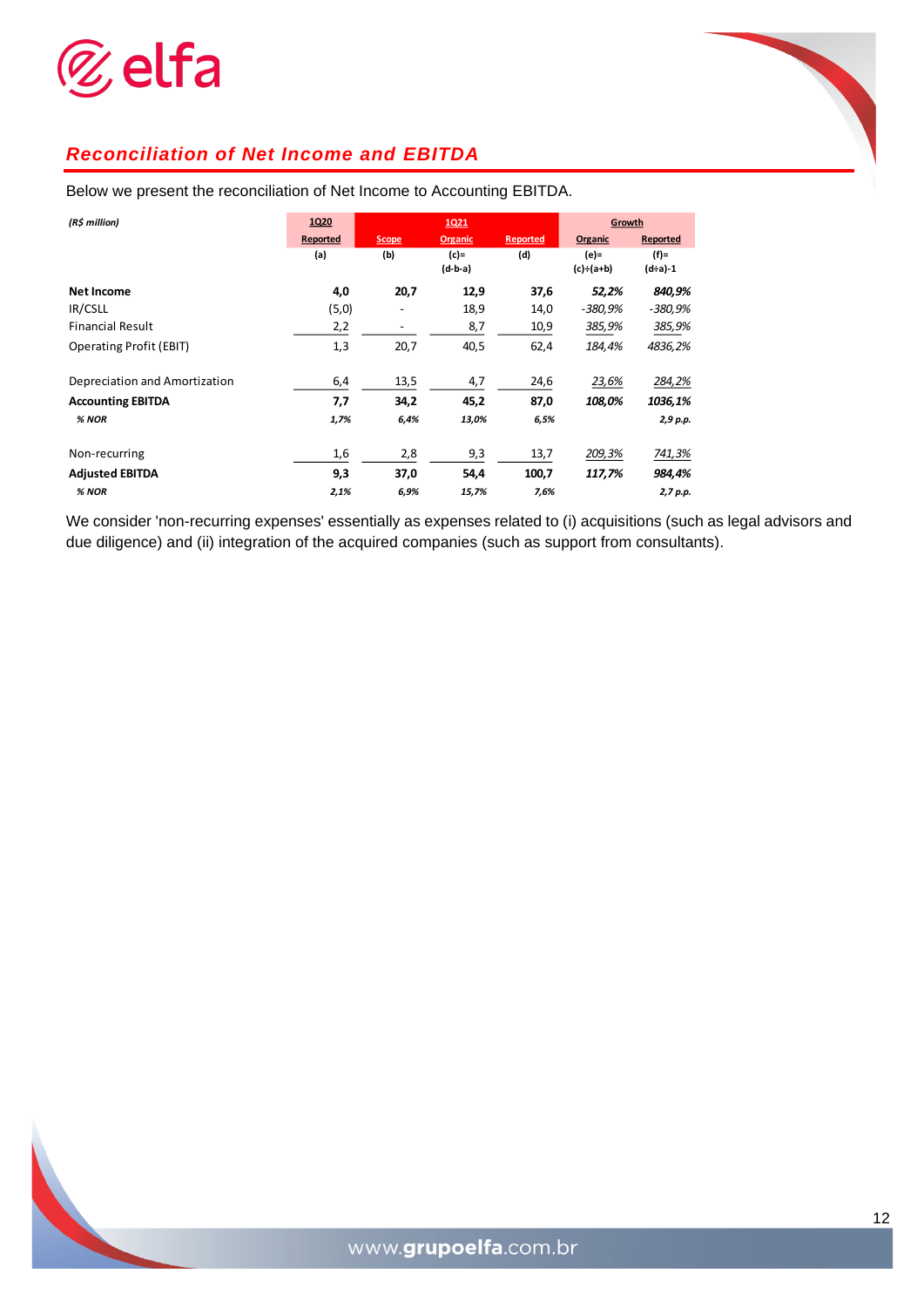

# *Appendix*

**Balance Sheet**

| (R\$ '000)                         | 2020      | 1021      |                                                   | 2020      | 1021      |
|------------------------------------|-----------|-----------|---------------------------------------------------|-----------|-----------|
| <b>Assets</b>                      |           |           | <b>Liabilities</b>                                |           |           |
| <b>Current Assets</b>              |           |           | <b>Current Liabilities</b>                        |           |           |
| Cash and cash equivalents          | 228.461   | 329.267   | Suppliers and other accounts payable              | 954.467   | 948.248   |
| Securities                         | 75.137    |           | Loans and financings                              | 142.029   | 189.392   |
| Trade accounts receivable          | 907.060   | 1.073.394 | Labor obligations                                 | 40.381    | 42.647    |
| Inventory                          | 571.950   | 594.134   | Taxes payable                                     | 86.605    | 73.218    |
|                                    |           |           | Accounts payable on the acquisition of            |           |           |
| Taxes to recover                   | 82.417    | 120.491   | investments                                       | 75.673    | 97.640    |
| Income tax and social contribution | 33.066    | 31.961    | <b>Total Current Liabilities</b>                  | 1.299.155 | 1.351.145 |
| Other receivables                  | 67.030    | 84.883    |                                                   |           |           |
| <b>Total Current Assets</b>        | 1.965.121 | 2.234.130 |                                                   |           |           |
|                                    |           |           | <b>Non-current Liabilities</b>                    |           |           |
| <b>Non-current Assets</b>          |           |           | Loans and financings                              | 267.825   | 329.484   |
| <b>Financial investments</b>       | 146       | 40        | Taxes payable                                     | 4.413     | 4.351     |
| Deferred IR and CSSL taxes         | 125.710   | 130.886   | Accounts payable to related parties               | 104.628   | 106.050   |
| Judicial deposits                  | 28.317    | 43.545    | Deferred IR and CSSL taxes                        | 9         | 83        |
| indemnity asset                    | 103.852   | 104.275   | Accounts payable on the acquisition of            | 259.802   | 340.158   |
| <b>Total Non-current Assets</b>    | 258.025   | 278.746   | <b>Total Non-current Liabilities</b>              | 636.677   | 780.126   |
|                                    |           |           | <b>Shareholders' Equity</b>                       |           |           |
| <b>Fixed Assets</b>                |           |           | P&L of controlling shareholders                   | 1.622.431 | 1.868.809 |
| PP&E                               | 84.435    | 105.693   | Stake of non-controlling shareholders             | 15.139    | 9.127     |
| Intangible assets                  | 1.265.821 | 1.390.638 | <b>Total Shareholders' Equity</b>                 | 1.637.570 | 1.877.936 |
| <b>Total Fixed Assets</b>          | 1.350.256 | 1.496.331 |                                                   |           |           |
| <b>Total Assets</b>                | 3.573.402 | 4.009.207 | <b>Total Liabilities and Shareholders' Equity</b> | 3.573.402 | 4.009.207 |

|           |           | <b>Liabilities</b>                                |           |           |
|-----------|-----------|---------------------------------------------------|-----------|-----------|
|           |           | <b>Current Liabilities</b>                        |           |           |
| 228.461   | 329.267   | Suppliers and other accounts payable              | 954.467   | 948.248   |
| 75.137    |           | Loans and financings                              | 142.029   | 189.392   |
| 907.060   | 1.073.394 | Labor obligations                                 | 40.381    | 42.647    |
| 571.950   | 594.134   | Taxes payable                                     | 86.605    | 73.218    |
|           |           | Accounts payable on the acquisition of            |           |           |
| 82.417    | 120.491   | investments                                       | 75.673    | 97.640    |
| 33.066    | 31.961    | <b>Total Current Liabilities</b>                  | 1.299.155 | 1.351.145 |
| 67.030    | 84.883    |                                                   |           |           |
| 1.965.121 | 2.234.130 |                                                   |           |           |
|           |           | <b>Non-current Liabilities</b>                    |           |           |
|           |           | Loans and financings                              | 267.825   | 329.484   |
| 146       | 40        | Taxes payable                                     | 4.413     | 4.351     |
| 125.710   | 130.886   | Accounts payable to related parties               | 104.628   | 106.050   |
| 28.317    | 43.545    | Deferred IR and CSSL taxes                        | 9         | 83        |
| 103.852   | 104.275   | Accounts payable on the acquisition of            | 259.802   | 340.158   |
| 258.025   | 278.746   | <b>Total Non-current Liabilities</b>              | 636.677   | 780.126   |
|           |           | <b>Shareholders' Equity</b>                       |           |           |
|           |           | P&L of controlling shareholders                   | 1.622.431 | 1.868.809 |
| 84.435    | 105.693   | Stake of non-controlling shareholders             | 15.139    | 9.127     |
| 1.265.821 | 1.390.638 | <b>Total Shareholders' Equity</b>                 | 1.637.570 | 1.877.936 |
| 1.350.256 | 1.496.331 |                                                   |           |           |
| 3.573.402 | 4.009.207 | <b>Total Liabilities and Shareholders' Equity</b> | 3.573.402 | 4.009.207 |

#### **Income Statement**

| (R\$ '000)                                                | <b>1Q20</b> | 1Q21        |
|-----------------------------------------------------------|-------------|-------------|
|                                                           |             |             |
| Net operating revenues                                    | 452.263     | 1.331.489   |
| Cost of goods sold                                        | (406.672)   | (1.139.724) |
| <b>Gross profit</b>                                       | 45.591      | 191.765     |
|                                                           |             |             |
| Selling expenses                                          | (16.898)    | (57.583)    |
| (Losses) / reversion of accounts receivable to recover    | (4.284)     | (5.713)     |
| General and administrative expenses                       | (21.810)    | (94.112)    |
| Other revenues (expenses)                                 | (1.334)     | 28.086      |
| Operating profit before financial income and taxes        | 1.265       | 62.443      |
| <b>Financial expenses, net</b>                            | (2.243)     | (10.899)    |
| Profit / (loss) before income tax and social contribution | (978)       | 51.544      |
| Income tax and social constribution                       |             |             |
| Current                                                   | (1.358)     | (17.419)    |
| Deferred                                                  | 6.330       | 3.455       |
|                                                           | 4.972       | (13.964)    |
|                                                           |             |             |
| Net income in the period                                  | 3.994       | 37.580      |
| <b>Attributed to:</b>                                     |             |             |
| Controlling shareholders                                  |             | 37.468      |
| Non-controlling shareholders                              |             | 111         |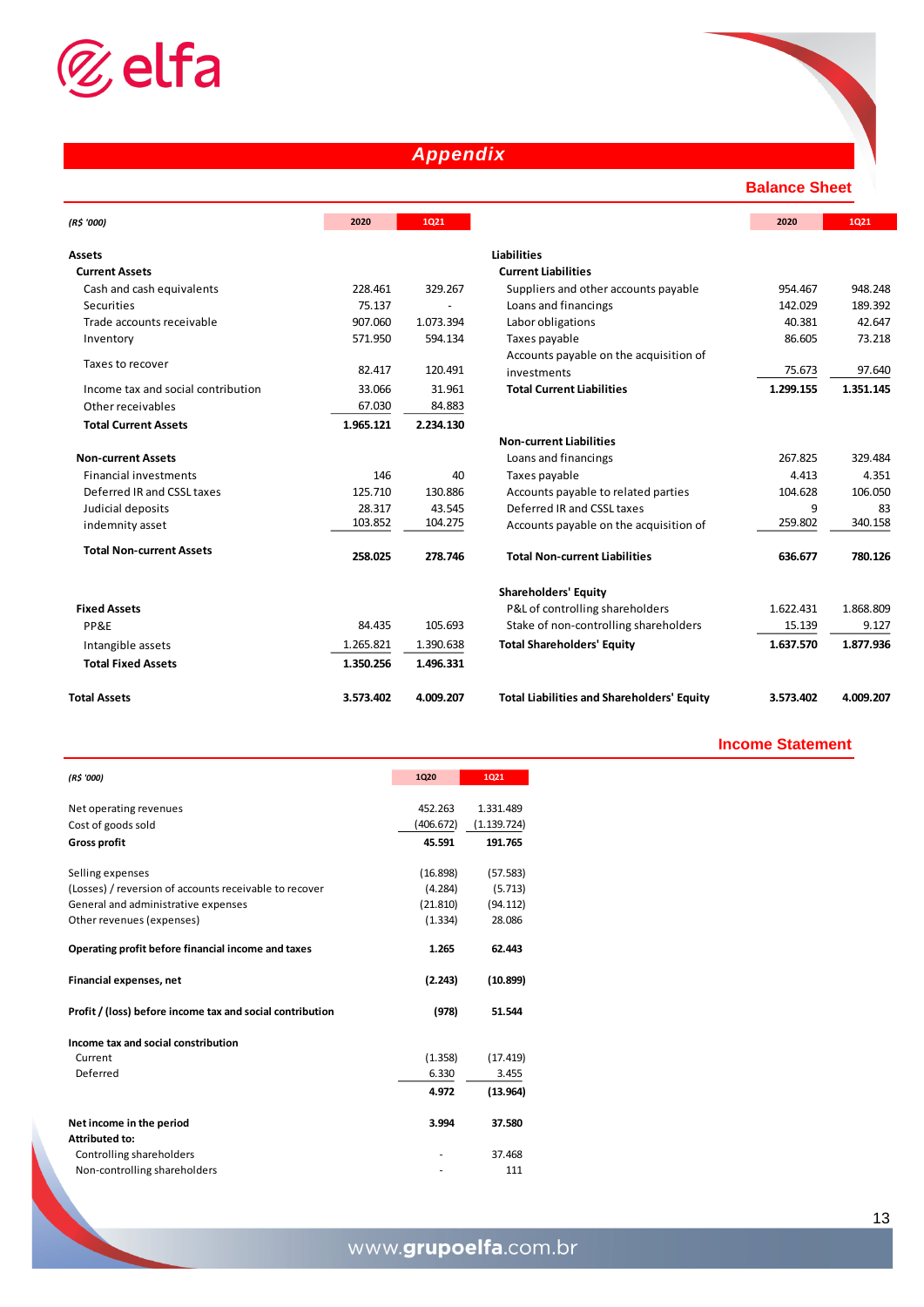

| (R\$ '000)                                                | <b>1Q20</b> | 1Q21                         |
|-----------------------------------------------------------|-------------|------------------------------|
| Cash flow from operating activities                       |             |                              |
| Net profit/(loss) in the period                           | 3.994       | 37.579                       |
| Adjustments to reconcile net income with cash:            |             |                              |
| Depreciation and amortization                             | 6.393       | 24.559                       |
| Income tax and social contribution, net                   | (4.972)     | 13.964                       |
| Provision for impairment                                  | 4.214       | 5.713                        |
| Provision for contingencies                               | (311)       | 1.422                        |
| Provision for inventory losses                            | 180         | 2.023                        |
| Share-based compensation                                  | 1.183       | 1.448                        |
| Interest, monetary variations, net - Loans                | 7.685       | 11.301                       |
| Interest, monetary variations, net - Debentures           | (1.362)     | $\qquad \qquad \blacksquare$ |
| (Increase)/decrease in assets:                            |             |                              |
| Trade account receivables                                 | 15.096      | (95.970)                     |
| Inventory                                                 | 8.196       | 8.466                        |
| Taxes to recover                                          | 5.840       | (17.399)                     |
| Other assets                                              | 3.385       | (36.691)                     |
| (Decrease)/increase in liabilities:                       |             |                              |
| Suppliers and other accounts payable                      | (81.237)    | (84.604)                     |
| Labor obligations                                         | (1.629)     | (2.291)                      |
| Taxes payable                                             | (8.392)     | (28.645)                     |
| <b>Other Obligations</b>                                  | 5.616       |                              |
|                                                           |             |                              |
| Cash generated by (used in) operating activities          | (36.121)    | (159.125)                    |
| Payment of interest on loans and financings               | (5.447)     | (8.215)                      |
| Income tax and social contribution paid                   | (1.679)     | (9.001)                      |
| Net cash flow generated by (used in) operating activities | (43.247)    | (176.341)                    |
|                                                           |             |                              |
| <b>Investing activities:</b>                              |             |                              |
| Acquisition of PP&E and intangible assets, net            | (216)       | (8.088)                      |
| Subsidiaries acquisitions, net of cash                    |             | (84.235)                     |
| Subsidiaries acquisitions of non-controling shareholders  |             | (21.243)                     |
| <b>Marketable Securities</b>                              |             | 75.243                       |
| Net cash flow from (used in) investing activities         | (216)       | (38.323)                     |
|                                                           |             |                              |
| <b>Financing activities:</b>                              |             |                              |
| Increase in share capital                                 | 239.678     | 222.581                      |
| Loans, financings and leases                              | 135.205     | 190.268                      |
| Payment of installments for acquired companies            |             | (4.523)                      |
| Payment of principal on loans and financing               | (142.583)   | (89.965)                     |
| Leases payhment                                           |             | (2.891)                      |
| Cash flow from financing activities                       | 232.300     | 315.470                      |
| Increase/(reduction) in cash and cash equivalents, net    | 188.837     | 100.806                      |
| Cash and cash equivalents at the beginning of the period  | 120.560     | 228.461                      |
| Cash and cash equivalents at the end of the period        | 309.397     | 329.267                      |
|                                                           |             |                              |
| Increase/(reduction) in cash and cash equivalents, net    | 188.837     | 100.806                      |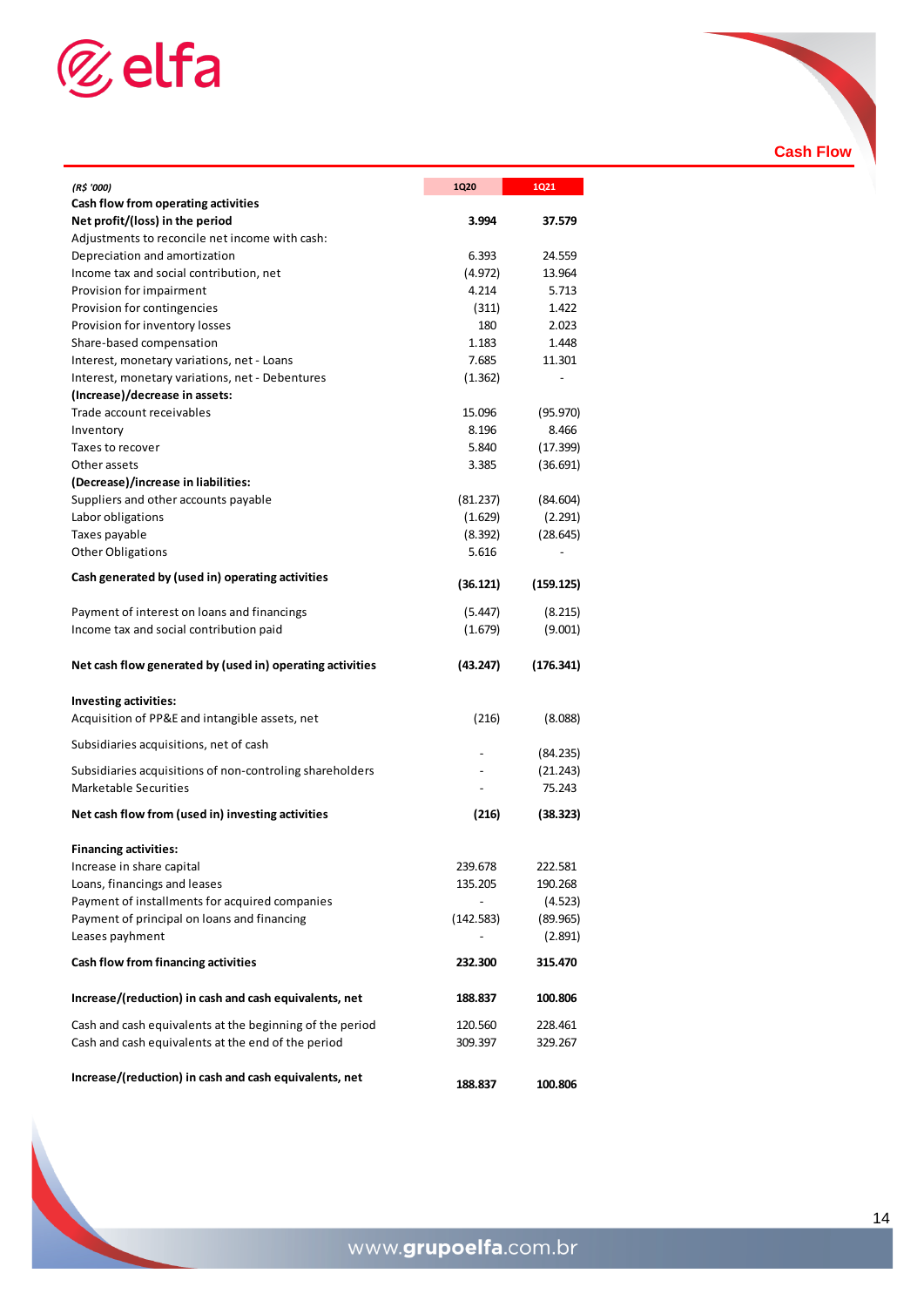

#### **Information by Segment**

| (R\$ '000)          | Pharmaceutical<br><b>Specialties</b> | <b>1T20</b><br>Hospital<br><b>Medical</b><br><b>Supplies</b> | <b>Consolidated</b> | <b>Pharmaceutical</b><br><b>Specialties</b> | <b>1T21</b><br><b>Hospital</b><br><b>Medical</b><br><b>Supplies</b> | <b>Consolidated</b> |
|---------------------|--------------------------------------|--------------------------------------------------------------|---------------------|---------------------------------------------|---------------------------------------------------------------------|---------------------|
|                     |                                      |                                                              |                     |                                             |                                                                     |                     |
| Net revenues        | 446.071                              | 6.192                                                        | 452.263             | 1.092.898                                   | 238.591                                                             | 1.331.489           |
| Cost of goods sold  | (401.535)                            | (5.138)                                                      | (406.673)           | (953.921)                                   | (185.804)                                                           | (1.139.725)         |
| <b>Gross Profit</b> | 44.536                               | 1.054                                                        | 45.590              | 138.977                                     | 52.787                                                              | 191.764             |
| <b>Gross margin</b> | 10,0%                                | 17,0%                                                        | 10,1%               | 12,7%                                       | 22,1%                                                               | 14,4%               |
| Selling expenses    | (16.467)                             | (430)                                                        | (16.897)            | (35.822)                                    | (21.761)                                                            | (57.583)            |
| Contribution margin | 28.069                               | 624                                                          | 28.693              | 103.155                                     | 31.026                                                              | 134.181             |
| % NOR               | 6,3%                                 | 10,1%                                                        | 6,3%                | 9,4%                                        | 13,0%                                                               | 10,1%               |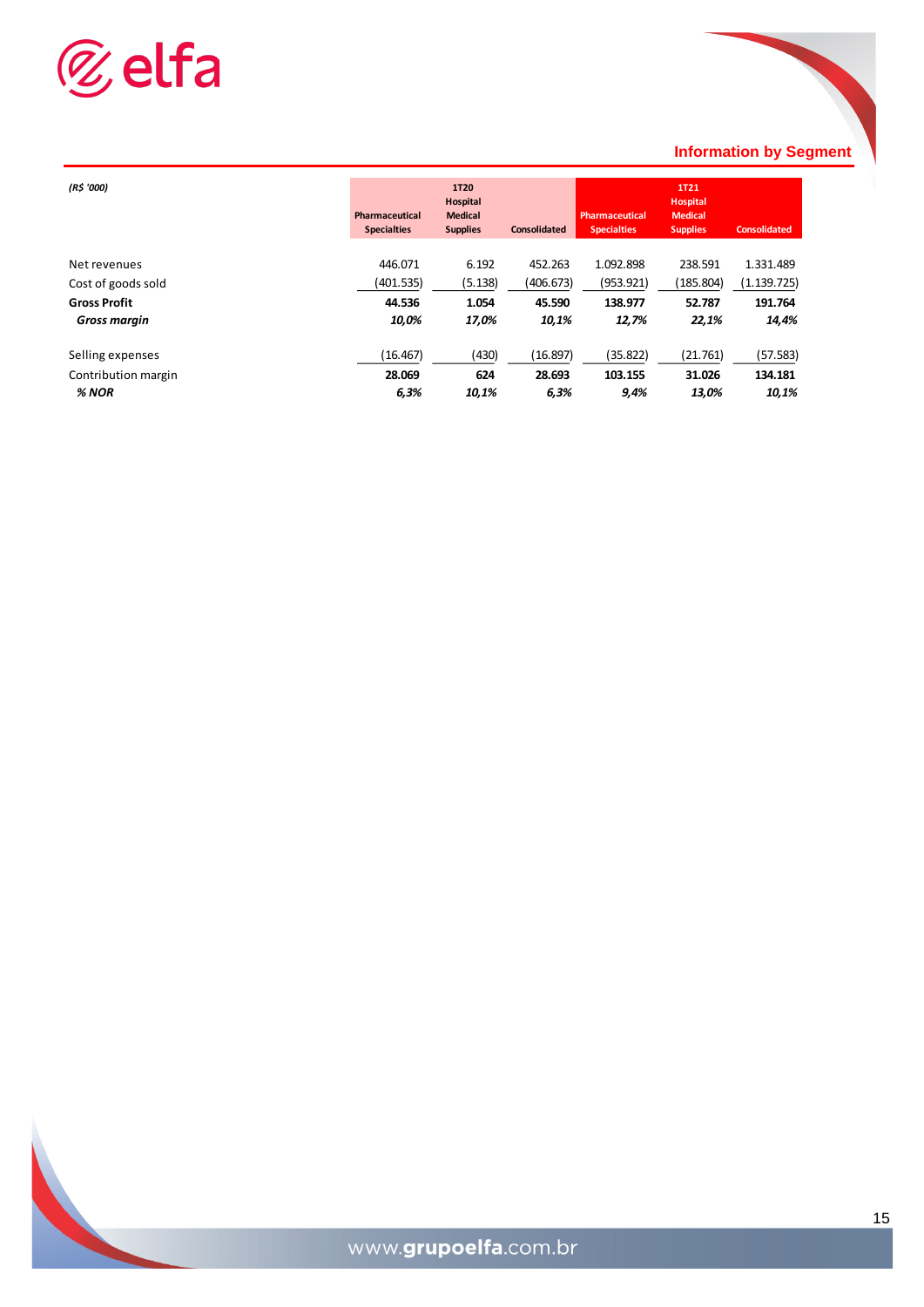

# **Income Statement - Quarterly Results**

| (R\$ '000)                         | <b>1Q19</b> | <b>2Q19</b> | 3019      | 4019      | 2019        | <b>1Q20</b> | <b>2Q20</b> | 3Q20      | 4020      | 2020        | 1021        |
|------------------------------------|-------------|-------------|-----------|-----------|-------------|-------------|-------------|-----------|-----------|-------------|-------------|
|                                    |             |             |           |           |             |             |             |           |           |             |             |
| <b>NOR</b>                         | 351.065     | 444.609     | 488.480   | 547.308   | 1.831.462   | 452.263     | 556.909     | 788.027   | 1.078.774 | 2.875.973   | 1.331.489   |
| Cost of goods sold                 | (317.262)   | (405.451)   | (425.960) | (486.920) | (1.635.593) | (406.672)   | (490.541)   | (688.511) | (948.345) | (2.534.069) | (1.139.724) |
| <b>Gross Profit</b>                | 33.803      | 39.158      | 62.520    | 60.388    | 195.869     | 45.591      | 66.368      | 99.516    | 130.429   | 341.904     | 191.765     |
| % NOR                              | 9,6%        | 8,8%        | 12,8%     | 11,0%     | 10,7%       | 10,1%       | 11,9%       | 12,6%     | 12,1%     | 11,9%       | 14,4%       |
| <b>Operating Expenses</b>          | (37.831)    | (38.567)    | (34.017)  | (48.158)  | (158.573)   | (42.992)    | (69.823)    | (93.106)  | (118.869) | (324.790)   | (157.408)   |
| Selling                            | (14.814)    | (16.605)    | (15.934)  | (16.224)  | (63.577)    | (16.898)    | (19.336)    | (33.725)  | (44.303)  | (114.262)   | (57.583)    |
| Allowance for doubtful accounts    | (9.569)     | (346)       | 5.580     | 726       | (3.609)     | (4.284)     | (3.206)     | (96)      | (230)     | (7.816)     | (5.713)     |
| General and administrative         | (13.448)    | (21.616)    | (23.663)  | (32.660)  | (91.387)    | (21.810)    | (47.281)    | (59.285)  | (74.336)  | (202.712)   | (94.112)    |
| G&A                                | (10.945)    | (15.107)    | (16.893)  | (22.163)  | (65.108)    | (15.417)    | (36.492)    | (44.414)  | (53.623)  | (149.946)   | (69.553)    |
| Depreciation and amortization      | (2.503)     | (6.509)     | (6.770)   | (10.497)  | (26.279)    | (6.393)     | (10.789)    | (14.871)  | (20.713)  | (52.766)    | (24.559)    |
| Other operating                    | 6           | 1.464       | 8.283     | 11.141    | 20.894      | (1.334)     | 7.203       | 8.094     | 5.164     | 19.127      | 28.086      |
| <b>Operating Profit (EBIT)</b>     | (4.022)     | 2.055       | 36.786    | 23.371    | 58.190      | 1.265       | 3.748       | 14.504    | 16.725    | 36.242      | 62.443      |
| Financial result                   | (3.378)     | (1.477)     | (10.002)  | (12.465)  | (27.322)    | (2.243)     | (4.575)     | (2.963)   | (6.778)   | (16.559)    | (10.899)    |
| <b>Earnings Before Taxes (EBT)</b> | (7.400)     | 578         | 26.784    | 10.906    | 30.868      | (978)       | (827)       | 11.541    | 9.947     | 19.683      | 51.544      |
| IR/CSSL                            | 4.685       | 3.477       | (5.314)   | 5.844     | 8.692       | 4.972       | 12.613      | 3.153     | 521       | 21.259      | (13.964)    |
| Current                            | (858)       | (3.957)     | (1.157)   | (4.653)   | (10.625)    | (1.358)     | (2.577)     | (6.367)   | (7.173)   | (17.475)    | (17.419)    |
| Deferred                           | 5.543       | 7.434       | (4.157)   | 10.497    | 19.317      | 6.330       | 15.190      | 9.520     | 7.694     | 38.734      | 3.455       |
| <b>Net Income</b>                  | (2.715)     | 4.055       | 21.470    | 16.750    | 39.560      | 3.994       | 11.786      | 14.694    | 10.468    | 40.942      | 37.580      |
| % NOR                              | $-0,8%$     | 0,9%        | 4,4%      | 3,1%      | 2,2%        | 0,9%        | 2,1%        | 1,9%      | 1,0%      | 1,4%        | 2,8%        |
| <b>Accounting EBITDA</b>           | (1.519)     | 8.564       | 43.556    | 33.868    | 84.469      | 7.658       | 14.537      | 29.375    | 37.438    | 89.008      | 87.002      |
| % NOR                              | $-0,4%$     | 1,9%        | 8,9%      | 6,2%      | 4,6%        | 1,7%        | 2,6%        | 3,7%      | 3,5%      | 3,1%        | 6,5%        |
| Non-recurring                      | 1.540       | 3.231       | 3.512     | 3.831     | 12.113      | 1.628       | 12.179      | 7.160     | 8.852     | 29.820      | 13.701      |
| <b>Adjusted EBITDA</b>             | 21          | 11.795      | 47.068    | 37.699    | 96.582      | 9.286       | 26.716      | 36.535    | 46.290    | 118.827     | 100.703     |
| % NOR                              | 0,0%        | 2,7%        | 9,6%      | 6,9%      | 5,3%        | 2,1%        | 4,8%        | 4,6%      | 4,3%      | 4,1%        | 7,6%        |
| <b>Adiusted Net Income</b>         | (1.175)     | 7.286       | 24.982    | 20.581    | 51.673      | 5.622       | 23.965      | 21.854    | 19.320    | 70.761      | 51.281      |
| % NOR                              | $-0,3%$     | 1,6%        | 5,1%      | 3,8%      | 2,8%        | 1,2%        | 4,3%        | 2,8%      | 1,8%      | 2,5%        | 3,9%        |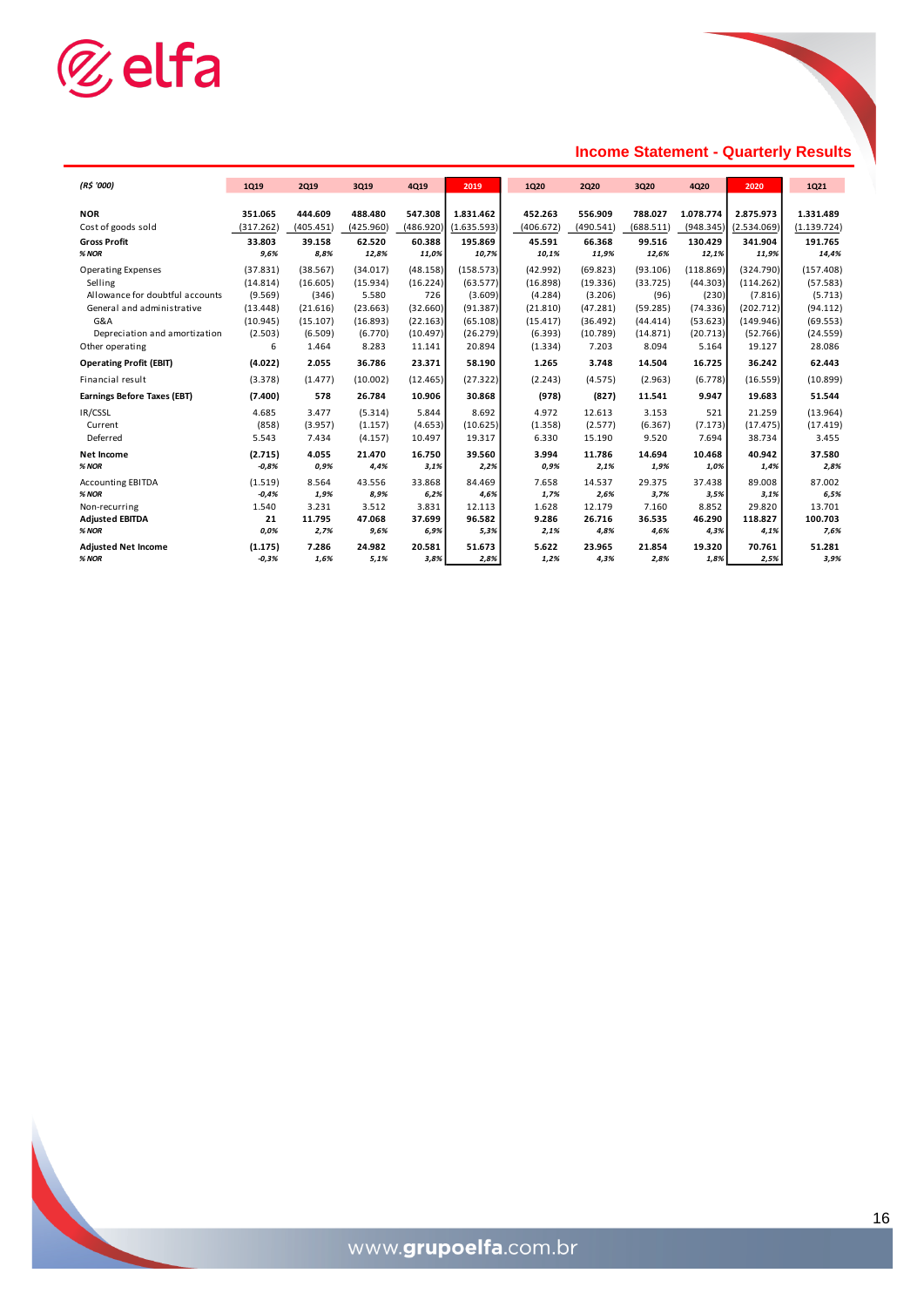

# **Cash Flow - Quarterly Results**

| (R\$ '000)                                                | <b>1Q19</b> | <b>2Q19</b>    | 3Q19      | 4Q19      | 2019      | <b>1Q20</b> | <b>2Q20</b> | 3Q20                   | 4Q20           | 2020      | <b>1Q21</b> |
|-----------------------------------------------------------|-------------|----------------|-----------|-----------|-----------|-------------|-------------|------------------------|----------------|-----------|-------------|
| Cash flow from operating activities                       |             |                |           |           |           |             |             |                        |                |           |             |
| Net profit/(loss) in the period                           | (2.715)     | 4.055          | 21.470    | 16.750    | 39.560    | 3.994       | 11.786      | 14.466                 | 10.696         | 40.942    | 37.579      |
| Adjustments to reconcile net income with cash:            |             |                |           |           |           |             |             |                        |                |           |             |
| Depreciation and amortization                             | 2.503       | 6.509          | 6.770     | 10.497    | 26.279    | 6.393       | 10.789      | 14.871                 | 20.713         | 52.766    | 24.559      |
| Income tax and social contribution, net                   | (4.685)     | (3.477)        | 5.314     | (5.844)   | (8.692)   | (4.972)     | (12.613)    | (3.153)                | (521)          | (21.259)  | 13.964      |
| Provision for impairment                                  | 25.047      | (15.132)       | (5.580)   | (1.480)   | 2.855     | 4.214       | 3.276       | 96                     | 230            | 7.816     | 5.713       |
| Other                                                     |             | ÷.             | $\sim$    | 3.034     | 3.034     | $\sim$      | (92)        | 92                     | $\sim$         |           | $\sim$      |
| Provision for contingencies                               |             | $\overline{a}$ |           | 523       | 523       | (311)       | 48          | (65)                   | 453            | 125       | 1.422       |
| Provision for inventory losses                            | 456         | (17)           | ÷,        | (1.792)   | (1.353)   | 180         | (78)        | $\sim$                 | 400            | 502       | 2.023       |
| Share-based compensation                                  | 1.394       | 1.394          | 1.391     | 1.393     | 5.572     | 1.183       | 1.188       | 1.182                  | 2.251          | 5.804     | 1.448       |
| Interest, monetary variations, net - Loans                | 2.579       | 3.403          | 4.918     | 8.964     | 19.864    | 7.685       | 337         | 5.390                  | 6.472          | 19.884    | 11.301      |
| Interest, monetary variations, net - Debentures           | ä,          | ÷              | $\sim$    | ÷         | $\sim$    | (1.362)     | ÷.          | ä,                     | ä,             | (1.362)   | ÷.          |
| (Increase)/decrease in assets:                            |             |                |           |           |           |             |             |                        |                |           |             |
| Trade account receivables                                 | 8.773       | (24.742)       | 1.662     | (16.187)  | (30.494)  | 15.096      | (41.225)    | (64.630)               | (61.734)       | (152.493) | (95.970)    |
| Inventory                                                 | (28.195)    | 1.103          | 26.643    | (8.501)   | (8.950)   | 8.196       | (30.777)    | (40.085)               | (13.241)       | (75.907)  | 8.466       |
| Taxes to recover                                          | (4.778)     | (4.085)        | (4.501)   | (14.415)  | (27.779)  | 5.840       | (4.798)     | 632                    | (10.235)       | (8.561)   | (17.399)    |
| Related parties                                           |             | ÷.             | (18.117)  | 18.117    |           | $\sim$      | 4.392       | (3.116)                | (1.276)        |           |             |
| Other assets                                              | (15.144)    | 14.257         | 5.784     | (22.363)  | (17.466)  | 3.385       | (1.546)     | (23.532)               | (21.813)       | (43.506)  | (36.691)    |
| (Decrease)/increase in liabilities:                       |             |                |           |           | ÷         |             |             |                        |                |           |             |
| Suppliers and other accounts payable                      | (43.203)    | (2.143)        | (20.722)  | 107.279   | 41.211    | (81.237)    | (8.569)     | 121.082                | 184.175        | 215.451   | (84.604)    |
| Labor obligations                                         | 310         | 1.282          | 1.624     | 3.172     | 6.388     | (1.629)     | 3.743       | 8.332                  | (7.374)        | 3.072     | (2.291)     |
| Taxes payable                                             | (1.081)     | 4.956          | 3.474     | (10.335)  | (2.986)   | (8.392)     | 651         | 180                    | 28.158         | 20.597    | (28.645)    |
| Other obligations                                         |             |                |           |           |           | 5.616       |             |                        |                | 5.616     |             |
| Cash generated by (used in) operating activities          | (58.739)    | (12.637)       | 30.130    | 88.812    | 47.566    | (36.121)    | (63.488)    | 31.742                 | 137.354        | 69.487    | (159.125)   |
| Payment of interest on loans and financings               | (3.794)     | (2.510)        | (8.636)   | (7.275)   | (22.215)  | (5.447)     | (3.911)     | (4.496)                | (3.791)        | (17.645)  | (8.215)     |
| Income tax and social contribution paid                   | 463         | (1.712)        | (4.723)   | 550       | (5.422)   | (1.679)     | (2.504)     | (6.119)                | (8.933)        | (19.235)  | (9.001)     |
| Net cash flow generated by (used in) operating activities | (62.070)    | (16.859)       | 16.771    | 82.087    | 19.929    | (43.247)    | (69.903)    | 21.127                 | 124.630        | 32.607    | (176.341)   |
|                                                           |             |                |           |           |           |             |             |                        |                |           |             |
| Investing activities:                                     |             |                |           |           |           |             |             |                        |                |           |             |
| Acquisition of PP&E and intangible assets, net            | (3.689)     | 8.694          | (10.316)  | (5.077)   | (10.388)  | (216)       | (2.300)     | (3.840)                | (8.240)        | (14.596)  | (8.088)     |
| Advances for future capital increase                      | 3.406       | (3.406)        |           |           |           |             |             |                        |                |           |             |
| Subsidiaries acquisitions, net of cash                    | ۰           | (73.168)       |           | ÷,        | (73.168)  |             | (76.348)    | ÷,                     | (180.176)      | (256.524) | (84.235)    |
| Subsidiaries acquisitions of non-controling shareholders  |             |                |           |           |           |             |             |                        |                |           | (21.243)    |
| Cash from the acquisition of subsidiaries                 |             |                |           | ÷,        | J,        |             | 42.741      | ÷,                     | ÷,             | 42.741    |             |
| Redemption/financial investments                          |             |                |           | ÷,        | ÷,        |             |             | 8.657                  | 97.906         | 106.563   | 75.243      |
| Net cash flow from (used in) investing activities         | (283)       | (67.880)       | (10.316)  | (5.077)   | (83.556)  | (216)       | (35.907)    | 4.817                  | (90.510)       | (121.816) | (38.323)    |
| <b>Financing activities:</b>                              |             |                |           |           |           |             |             |                        |                |           |             |
| Increase in share capital                                 |             |                |           |           |           | 239.678     | 10.322      |                        |                | 250.000   | 222.581     |
| Loans, financings and leases                              | 134.938     | 60.341         | 234.515   | 62.378    | 492.172   | 135.205     | 130.000     | 45.561                 | 104.439        | 415.205   | 190.268     |
| Payment of installments for acquired companies            |             |                | (14.226)  | (15.857)  | (30.083)  | ä,          | (13.887)    | (973)                  | (889)          | (15.749)  | (4.523)     |
| Payment of principal on loans and financing               | (116.628)   | (17.469)       | (233.590) | 42.568    | (325.119) | (142.583)   | (76.661)    | (176.582)              | (50.364)       | (446.190) | (89.965)    |
| Payment of principal on debentures                        |             |                |           | (100.000) | (100.000) |             |             |                        |                |           |             |
| Payment of leasings                                       |             |                | ÷,        | (3.687)   | (3.687)   |             |             | ä,                     | (5.491)        | (5.491)   | (2.891)     |
| Dividends paid                                            |             | (3.135)        | $\sim$    |           | (3.135)   |             | (664)       | (1)                    | $\blacksquare$ | (665)     |             |
| Cash flow from financing activities                       | 18.310      | 39.737         | (13.301)  | (14.598)  | 30.148    | 232.300     | 49.110      | (131.995)              | 47.695         | 197.110   | 315.470     |
| Increase/(reduction) in cash and cash equivalents, net    | (44.043)    | (45.002)       | (6.846)   | 62.412    | (33.479)  | 188.837     | (56.700)    | (106.051)              | 81.815         | 107.901   | 100.806     |
| Cash and cash equivalents at the beginning of the period  | 154.039     | 109.996        | 64.994    | 58.148    | 154.039   | 120.560     | 309.397     | 252.697                | 146.646        | 120.560   | 228.461     |
| Cash and cash equivalents at the end of the period        | 109.996     | 64.994         | 58.148    | 120.560   | 120.560   | 309.397     | 252.697     | 146.646                | 228.461        | 228.461   | 329.267     |
|                                                           |             |                |           |           |           |             |             |                        |                |           |             |
| Increase/(reduction) in cash and cash equivalents, net    | (44.043)    | (45.002)       | (6.846)   | 62.412    | (33.479)  | 188.837     |             | $(56.700)$ $(106.051)$ | 81.815         | 107.901   | 100.806     |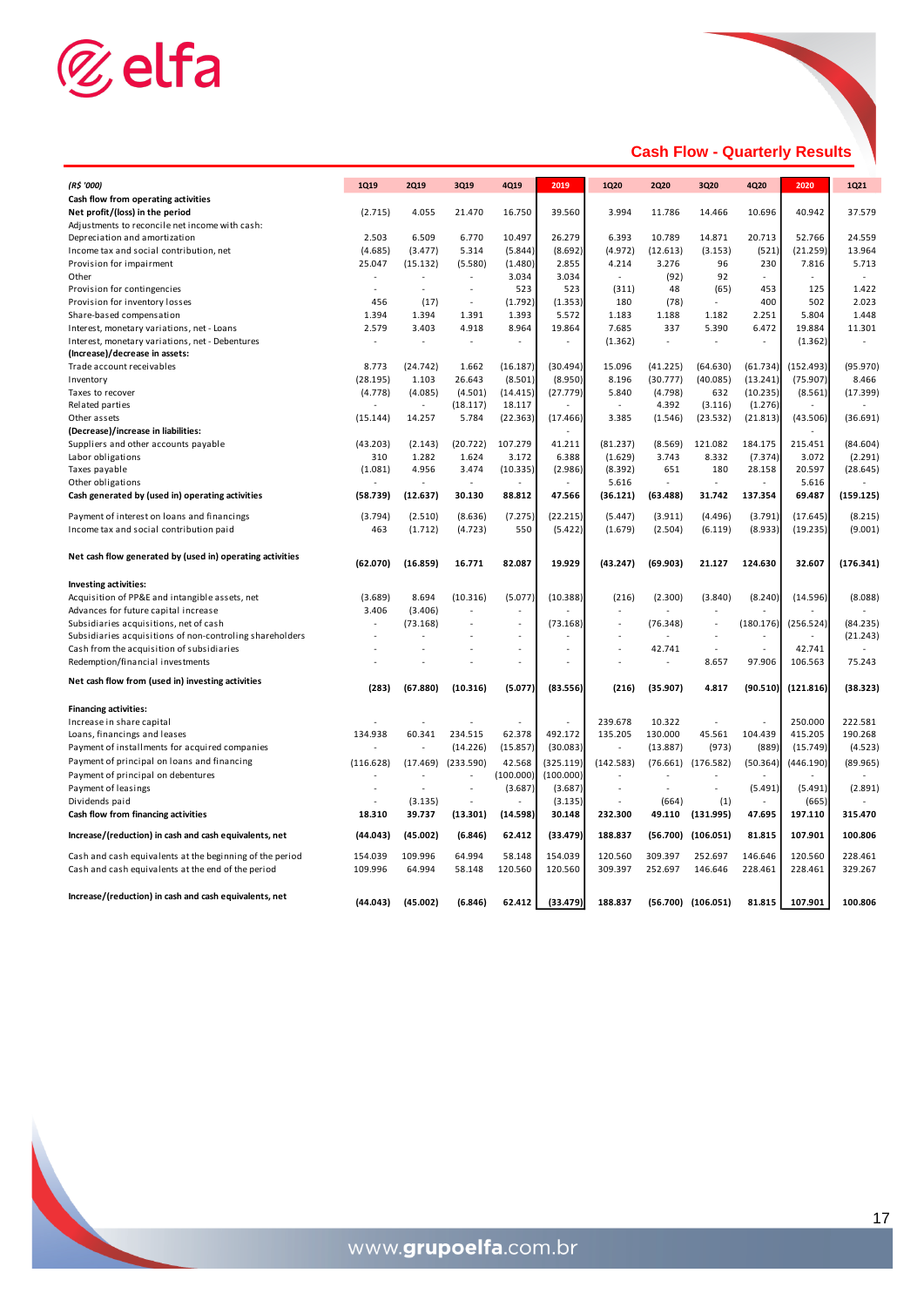

# *Disclaimer*

This document may contain forward-looking statements about future results or events, which reflect the expectations of the management team of Elfa Medicamentos S.A. based on the information currently available. These considerations can be identified by the words "anticipate, wish, hope, predict, intend, plan, project, objectify" and other similar terms, as well as by indicating future dates.

Although such statements reflect what our management believes, they are naturally subject to risks and uncertainties, being influenced by external factors that cannot be controlled or foreseen by Elfa Medicamentos S.A.

Elfa Medicamentos S.A. cannot guarantee the implementation of future events and thus they should not be interpreted as guarantees. Elfa Medicamentos S.A.'s financial situation, operating results, market share and competitive position, among other expectations and future results, may differ substantially from those expressed or suggested in the forward-looking statements contained herein.

Eventual statements made by Elfa Medicamentos S.A. regarding future projects may change significantly due to variations in market conditions, changes in legislation or government policies and/or changes in the project's operating conditions and their respective costs, timing, operational performance, commercial negotiations or other technical and economic factors. Elfa Medicamentos S.A.'s projects may be modified in whole or in part without prior notice.

Elfa Medicamentos S.A. is not obliged to publicly update or revise any statement or expectation provided herein, whether due to new information or future events, or for any other reason that may arise.

The reader/investor should not rely solely on the information contained in this document to make decisions regarding the trading of securities.

For more information, please consult the Financial Statements, the Reference Form and other relevant information available on the Investor Relations website of Elfa Medicamentos S.A.: [ir.grupoelfa.com.br](http://www.grupoelfa.com.br/ir)